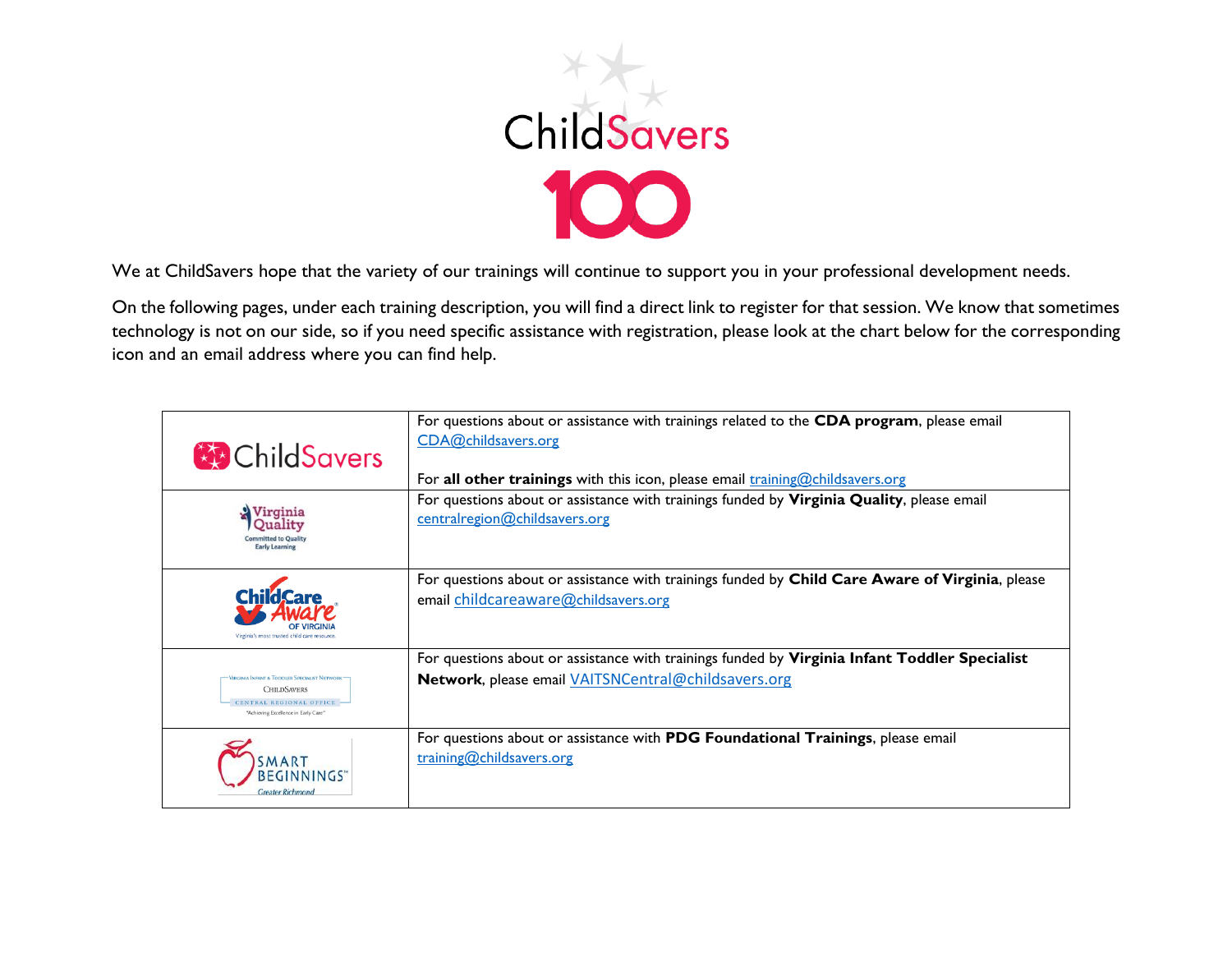

## **April - June 2022 Central Region Training Calendar**

| Date and Time                                                                                                                                                                                                                                                                                                                                                                                                                                                                                                                                                                                                                                                                                                                                                                                                                                                                                                                                                                                                                    | Training                                                      | <b>Description and Competencies</b>                                                                                                                                                                                                                                                                                                                                                                                                                             | Location                                                                                                                                                                                               | <b>Provided by</b>                                                          |
|----------------------------------------------------------------------------------------------------------------------------------------------------------------------------------------------------------------------------------------------------------------------------------------------------------------------------------------------------------------------------------------------------------------------------------------------------------------------------------------------------------------------------------------------------------------------------------------------------------------------------------------------------------------------------------------------------------------------------------------------------------------------------------------------------------------------------------------------------------------------------------------------------------------------------------------------------------------------------------------------------------------------------------|---------------------------------------------------------------|-----------------------------------------------------------------------------------------------------------------------------------------------------------------------------------------------------------------------------------------------------------------------------------------------------------------------------------------------------------------------------------------------------------------------------------------------------------------|--------------------------------------------------------------------------------------------------------------------------------------------------------------------------------------------------------|-----------------------------------------------------------------------------|
| ChildSavers is pleased to offer CLASS Observer training to build capacity to support the transition to VQB5. Please make note of important deadlines<br>for registration and payment for these sessions:                                                                                                                                                                                                                                                                                                                                                                                                                                                                                                                                                                                                                                                                                                                                                                                                                         |                                                               |                                                                                                                                                                                                                                                                                                                                                                                                                                                                 |                                                                                                                                                                                                        |                                                                             |
| Infant CLASS Observer training - Wednesday, June 8 and Thursday, June 9, 2022 - Registration and payment due by Wednesday, April 27<br>$\bullet$<br>Infant CLASS Observer training - Wednesday, July 13 and Thursday, July 14, 2022 - Registration and payment due by Wednesday, June 1<br>٠<br>Pre-K CLASS Observer training - Wednesday, August 17 and Thursday, August 18, 2022 - Registration and payment due by Wednesday, July 6<br>Pre-K CLASS Observer training - Wednesday, September 21 and Thursday, September 22, 2022 - Registration and payment due by Wednesday, August 10<br>Toddler CLASS Observer training - Wednesday, October 12 and Thursday, October 13, 2022 - Registration and payment due by Wednesday, August 31<br>Toddler CLASS Observer training - Tuesday, November 8 and Wednesday, November 9, 2022 - Registration and payment due by Tuesday, September 27<br>Click here for a printable flyer with this schedule and costs. For more information, please email $\frac{trianglechildsavers.org$ |                                                               |                                                                                                                                                                                                                                                                                                                                                                                                                                                                 |                                                                                                                                                                                                        |                                                                             |
| Saturday, April 2<br>8:30-9:30AM                                                                                                                                                                                                                                                                                                                                                                                                                                                                                                                                                                                                                                                                                                                                                                                                                                                                                                                                                                                                 | What's On Your<br>Mind?**<br>Cost: Grant funded               | Come explore with me what children are really thinking in the<br>classroom and what is happening around them. In this training we will<br>discuss how to discern children's interest in the classroom and how to<br>expand on their ideas.<br>This content aligns with the Regard for Child and Student<br>Perspectives Dimensions of the Toddler and PreK CLASS tools.<br>CDA Competency: II<br>VA Competency Goal: VI<br>Registration: https://bit.ly/3uJOXkn | <b>Zoom Meeting</b><br>Capability to connect to Zoom with a<br>web camera and microphone is<br>required for participation.<br>Log in information will be provided<br>upon registration for the session | V irginia<br>nmitted to Quality<br><b>Early Learning</b>                    |
| Monday, April 4<br>6-7PM                                                                                                                                                                                                                                                                                                                                                                                                                                                                                                                                                                                                                                                                                                                                                                                                                                                                                                                                                                                                         | Are Your Antennas<br>$Up$ <sup>**</sup><br>Cost: Grant funded | Let us examine ways to increase the level of support in providing<br>secure attachments for children, which involves responding sensitively<br>and consistently to their needs, and helping them understand that they<br>are loved, respected, and understood.<br>This content aligns with the Teacher Sensitivity Dimension of the Pre-K<br>CLASS tool.<br>CDA Competency Goal: VI                                                                             | <b>Zoom Meeting</b><br>Capability to connect to Zoom with a<br>web camera and microphone is<br>required for participation.<br>Log in information will be provided<br>upon registration for the session | Virginia<br>Ouality<br><b>Committed to Quality</b><br><b>Early Learning</b> |

\* The VA ITS Network is a program of Child Development Resources and is supported by the Virginia Department of Education Grant #93.575, with funds made available to Virginia from the U.S. Department of Health and Human Services.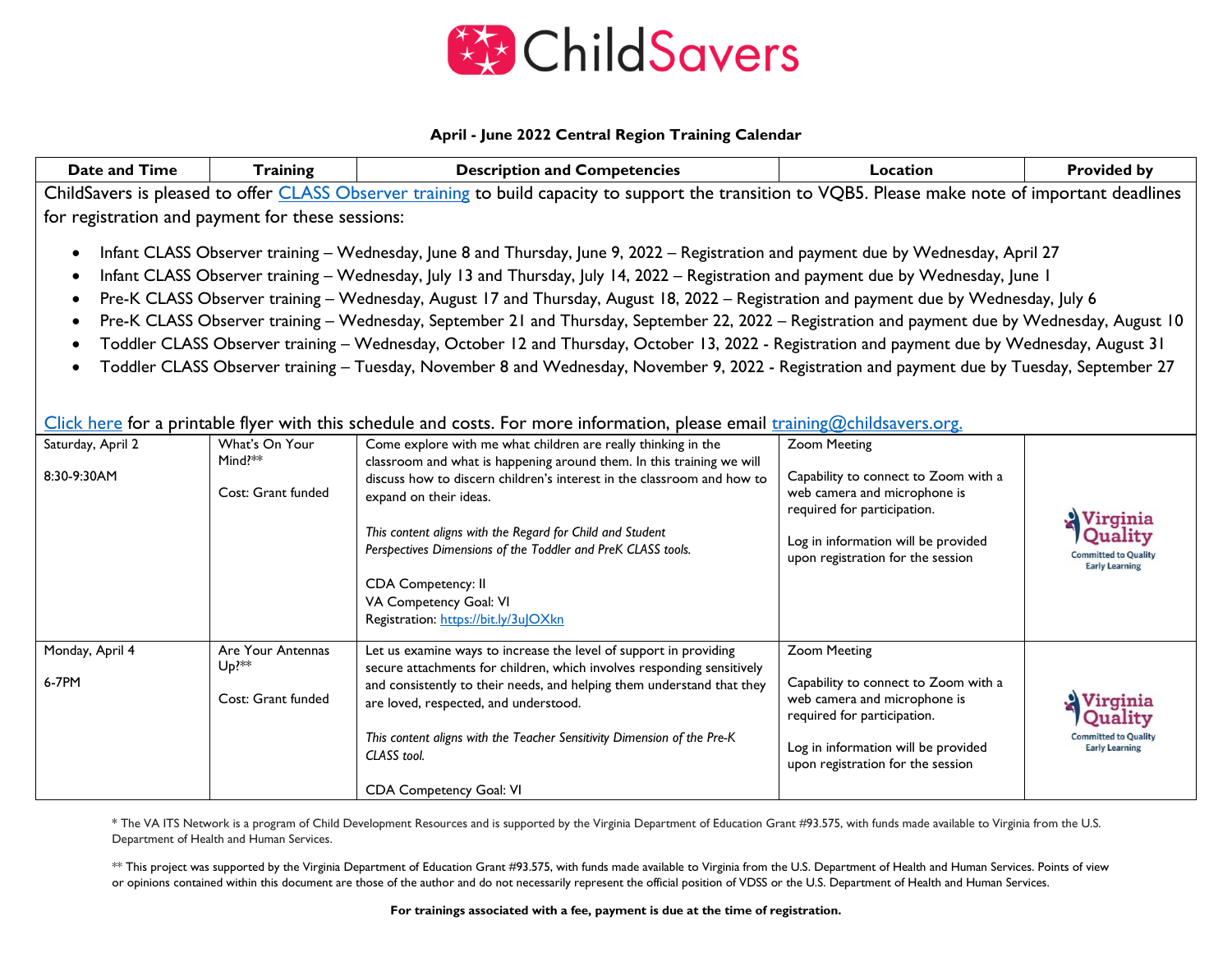

|                              |                             | VA Competency Goal: VI                                                     |                                      |                             |
|------------------------------|-----------------------------|----------------------------------------------------------------------------|--------------------------------------|-----------------------------|
|                              |                             | Registration: https://bit.ly/3HJDTr7                                       |                                      |                             |
|                              |                             |                                                                            |                                      |                             |
| Wednesday, April 6           | A Different                 | Children should be a valued part of your classroom community. In this      | <b>Zoom Meeting</b>                  |                             |
|                              | Perspective**               | training, we will talk about why it is important to let children have a    |                                      |                             |
| 6:30-7:30PM                  |                             | voice. We will also discuss ways to integrate the children's perspective   | Capability to connect to Zoom with a |                             |
|                              | Cost: Grant funded          | into your classroom.                                                       | web camera and microphone is         |                             |
|                              |                             |                                                                            | required for participation.          | Virginia                    |
|                              |                             | This content aligns with the Regard for Child and Student                  |                                      | Quality                     |
|                              |                             | Perspectives Dimensions of the Toddler and PreK CLASS tools.               | Log in information will be provided  | <b>Committed to Quality</b> |
|                              |                             |                                                                            | upon registration for the session    | <b>Early Learning</b>       |
|                              |                             | CDA Competency Goal: II                                                    |                                      |                             |
|                              |                             | VA Competency Goal: II, VI                                                 |                                      |                             |
|                              |                             | Registration: https://bit.ly/3rOMa81                                       |                                      |                             |
| Thursday, April 7            | Let's Do a Pulse            | Come explore this interactive training on how to make your                 | <b>Zoom Meeting</b>                  |                             |
|                              | Check**                     | classroom warm and inviting for you and the children you serve. In this    |                                      |                             |
| 6-7PM                        |                             | training, you will walk away feeling more comfortable providing warm,      | Capability to connect to Zoom with a |                             |
|                              | Cost: Grant funded          | supportive relationships in your classrooms.                               | web camera and microphone is         |                             |
|                              |                             |                                                                            | required for participation.          | Virginia                    |
|                              |                             | This content aligns with the Positive Climate Dimension of the Pre-K CLASS |                                      | Ouality                     |
|                              |                             | tool.                                                                      | Log in information will be provided  | Committed to Quality        |
|                              |                             |                                                                            | upon registration for the session    | <b>Early Learning</b>       |
|                              |                             | CDA Competency Goal: VI                                                    |                                      |                             |
|                              |                             | VA Competency Goal: VI                                                     |                                      |                             |
|                              |                             | Registration: https://bit.ly/3uFhGXP                                       |                                      |                             |
| Thursday, April 7            | <b>Especially for Early</b> | Join your Central Virginia Technical Assistance specialists for an open    | <b>Zoom Meeting</b>                  |                             |
|                              | Childhood Teachers          | discussion about your challenges and successes of being an early           |                                      |                             |
| 7-8PM                        |                             | childhood educator. The participants will create the agenda. Resources     | Capacity to connect to Zoom with a   |                             |
|                              | Cost: Grant funded          | will be offered, along with a listening ear. Be prepared to share and      | web camera and microphone is         | <b>B</b> Child Savers       |
|                              |                             | support in a respectful forum. A certificate will be issued after          | required for participation.          |                             |
|                              |                             | completion of an assignment.                                               |                                      |                             |
|                              |                             |                                                                            | Log in information will be provided  |                             |
|                              |                             | Registration: pkoon@childsavers.org                                        | prior to date of session             |                             |
| Thursday, April 7            | Best Practices in           | This workshop will inform teachers of children ages 0-5 how to             | <b>Zoom Meeting</b>                  |                             |
|                              | Classroom Safety            | provide a safe environment and teach children safe practices to            |                                      |                             |
| 7-8PM                        | (CDA Chapter I/             | prevent and reduce injuries.                                               | Capacity to connect to Zoom with a   |                             |
|                              | <b>CDA Cohort 2)</b>        |                                                                            | web camera and microphone is         | <b>ChildSavers</b>          |
| Make-up date for Cohort 2    |                             | CDA Competency Goal: I                                                     | required for participation.          |                             |
| students: Thursday, April 21 | Cost: \$20                  | VA Competency Goal: I                                                      |                                      |                             |
| 7-8PM                        |                             | Registration: kgarofalo@childsavers.org                                    |                                      |                             |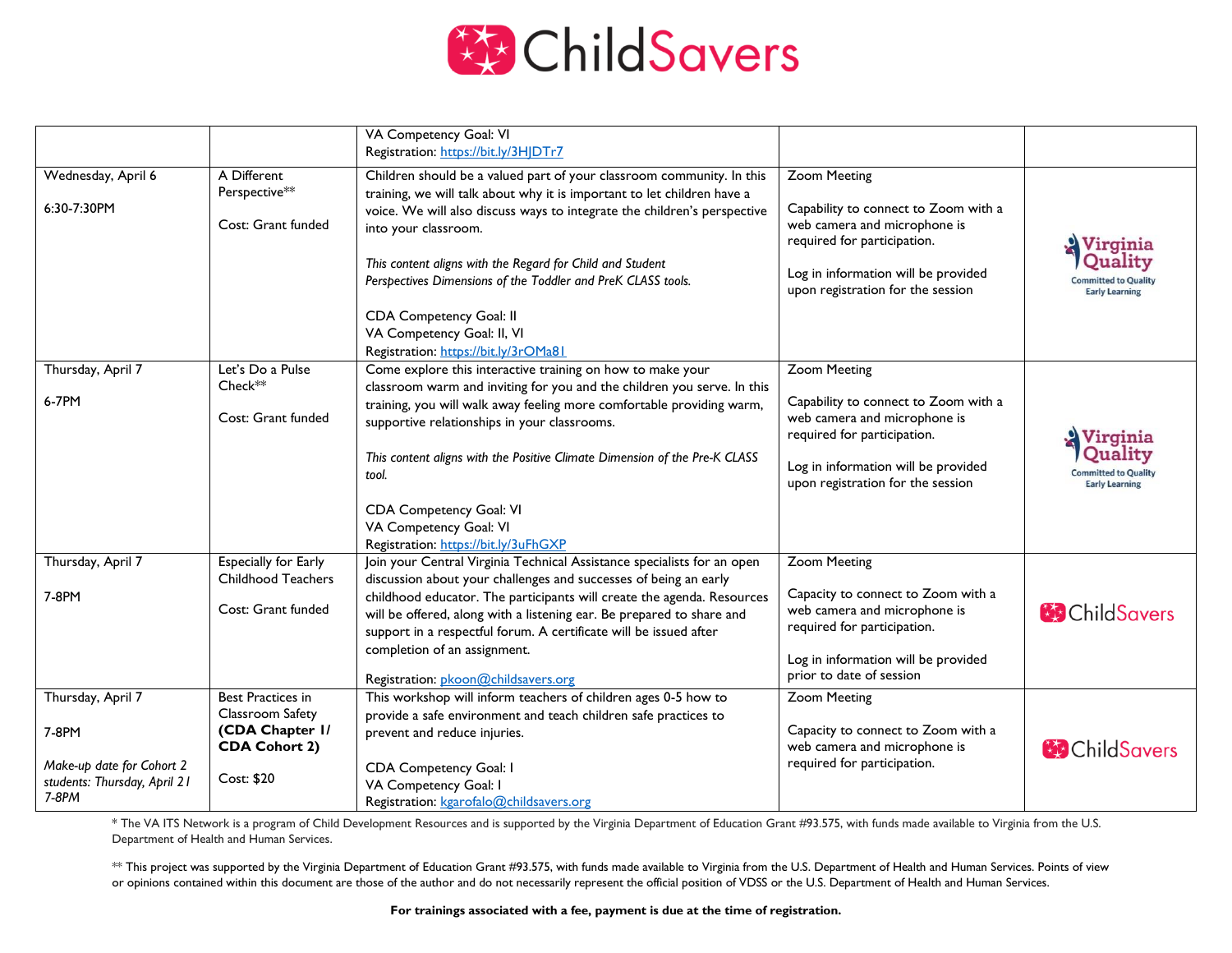

|                                |                                                                                             | For trainings associated with a fee, payment is due at the<br>time of registration.                                                                                                                                                                                                                                                                                                                                                                                                                                                                                                                                                                   | Log in information will be provided<br>prior to date of session                                                                                                                                        |                                                                             |
|--------------------------------|---------------------------------------------------------------------------------------------|-------------------------------------------------------------------------------------------------------------------------------------------------------------------------------------------------------------------------------------------------------------------------------------------------------------------------------------------------------------------------------------------------------------------------------------------------------------------------------------------------------------------------------------------------------------------------------------------------------------------------------------------------------|--------------------------------------------------------------------------------------------------------------------------------------------------------------------------------------------------------|-----------------------------------------------------------------------------|
| Saturday, April 9<br>$9-I IAM$ | Trauma Responsive<br>Care in Early<br>Childhood Programs<br>(Part II)<br>Cost: Grant funded | In this training, you will learn about the complex needs of childhood<br>and the effects trauma may have when basic needs are not met; how<br>to recognize the effects of trauma on classroom interactions and<br>behaviors; everyday caregiver practices that may trigger trauma-<br>reactions in children; to identify techniques and strategies for<br>addressing and redirecting trauma behaviors, and ways to manage the<br>behaviors of children who have experienced trauma.<br><b>CDA Competency Goal: III</b><br>VA Competency Goal: III, VI<br>Registration: www.vachildcare.com, choose Training Calendar, then<br><b>Online Trainings</b> | <b>Zoom Meeting</b><br>Capability to connect to Zoom with a<br>web camera and microphone is<br>required for participation.<br>Log in information will be provided<br>upon registration for the session |                                                                             |
| Monday, April 11<br>6-7PM      | Preschool<br>Development Grant<br><b>Foundational Training</b><br>Cost: Grant funded        | Learn about the observation component of the Preschool<br>Development Grant (PDG). Participants will gain better understanding<br>of the observation process, learn about the observation tool, and hear<br>about the coaching model for professional development.<br><b>CDA Competency Goal: III</b><br>VA Competency Goal: III<br>Registration: https://bit.ly/3 wnV4s or training@childsavers.org                                                                                                                                                                                                                                                  | <b>Zoom Meeting</b><br>Capacity to connect to Zoom with a<br>web camera and microphone is<br>required for participation.<br>Log in information will be provided<br>prior to date of session            | EGINNINGS<br><b>Greater Richmond</b>                                        |
| Monday, April 11<br>6-7PM      | Talk, Talk, Talk, and<br>More Talk**<br>Cost: Grant funded                                  | Let your voice be heard! That is, let us use language to model these<br>important concepts for children:<br>Model exactly<br>2.<br>Break it down<br>3.<br>Build it up<br>This content aligns with the Language Modeling Dimension of the<br>of the Pre-K CLASS tool.<br>CDA Competency Goal: VI<br>VA Competency Goal: VI<br>Registration: https://bit.ly/3sC7MTY                                                                                                                                                                                                                                                                                     | <b>Zoom Meeting</b><br>Capability to connect to Zoom with a<br>web camera and microphone is<br>required for participation.<br>Log in information will be provided<br>upon registration for the session | Virginia<br>Ouality<br><b>Committed to Quality</b><br><b>Early Learning</b> |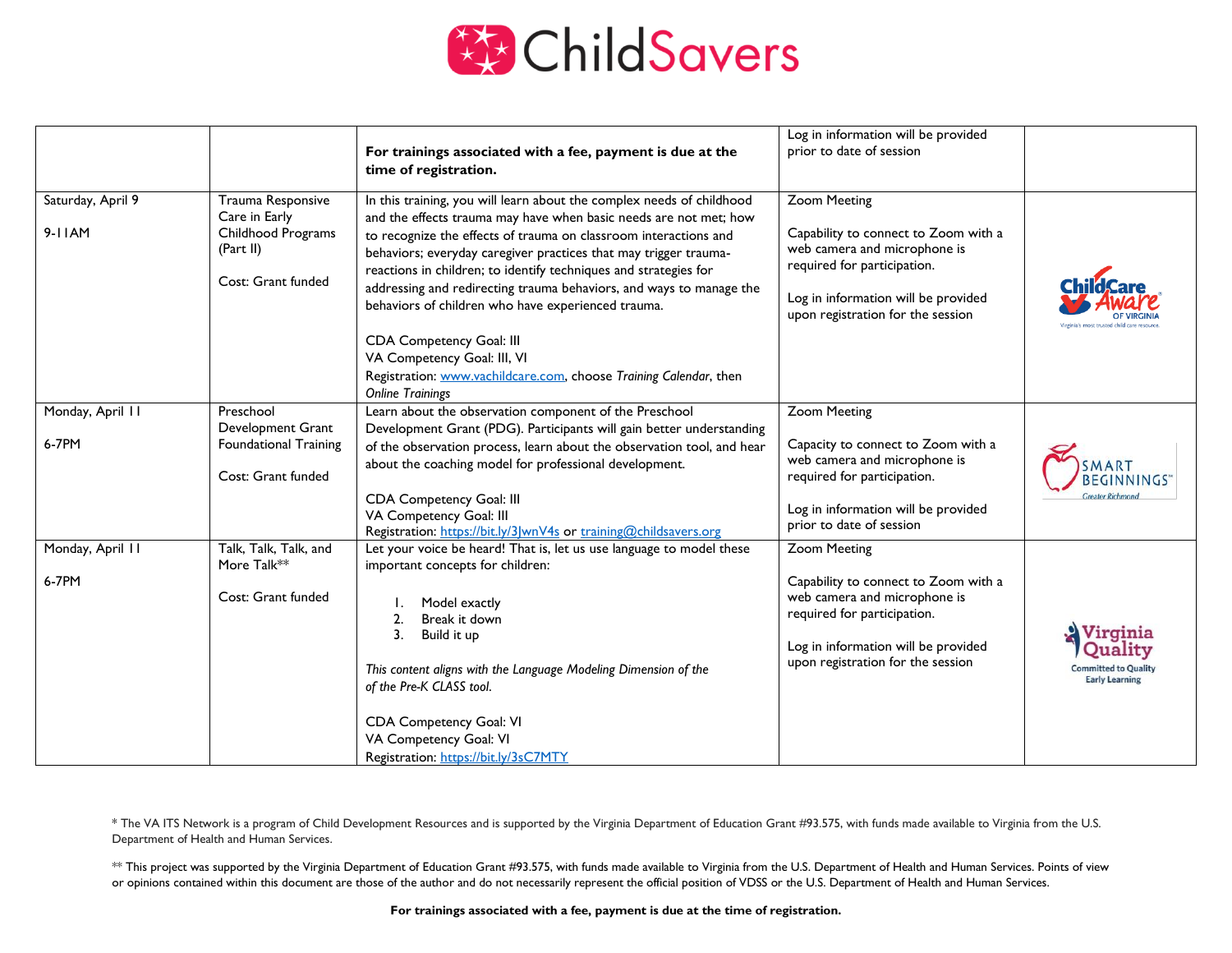

| Tuesday, April 12<br>6:30-8:30PM                                                                 | Program Subsidy<br>Orientation<br>Cost: Grant funded                                                           | This orientation session is recommended for individuals/programs<br>interested in the VDSS Subsidy Vendor Program to learn about the<br>application process, all program requirements, and resources available<br>to assist you, such as Child Care Aware of Virginia's technical<br>assistance and training programs, in collaboration with the Virginia<br>Department of Social Services (VDSS).<br>Registration: www.vachildcare.com, choose Training Calendar, then<br><b>Online Trainings</b>                                   | <b>Zoom Meeting</b><br>Capability to connect to Zoom with a<br>web camera and microphone is<br>required for participation.<br>Log in information will be provided<br>upon registration for the session |                                                     |
|--------------------------------------------------------------------------------------------------|----------------------------------------------------------------------------------------------------------------|--------------------------------------------------------------------------------------------------------------------------------------------------------------------------------------------------------------------------------------------------------------------------------------------------------------------------------------------------------------------------------------------------------------------------------------------------------------------------------------------------------------------------------------|--------------------------------------------------------------------------------------------------------------------------------------------------------------------------------------------------------|-----------------------------------------------------|
| Tuesday, April 12<br>7-8PM<br>Make-up date for Cohort I<br>students: Thursday, April 28<br>7-8PM | Promoting Physical<br>Development in<br>Young Children<br>(CDA Chapter 4/<br><b>CDA Cohort I)</b><br>Cost \$20 | This workshop will inform teachers of children ages 0-5 how to use<br>equipment, experiences, and teaching strategies to promote fine motor<br>and gross motor physical development.<br>This content aligns with the Regard for Child and Student<br>Perspectives Dimensions of the Toddler and PreK CLASS tools.<br>CDA Competency Goal: II<br>VA Competency Goal: II<br>Registration: kgarofalo@childsavers.org<br>For trainings associated with a fee, payment is due at the<br>time of registration.                             | <b>Zoom Meeting</b><br>Capacity to connect to Zoom with a<br>web camera and microphone is<br>required for participation.<br>Log in information will be provided<br>prior to date of session            | <b>ChildSavers</b>                                  |
| Wednesday, April 13<br>12:30-1:30PM                                                              | Learn about the<br><b>BASICS</b><br>Cost: Grant funded                                                         | This information session will review what, why, and how of the<br>BASICS, which are five, fun, simple, and powerful ways that every<br>family and provider can give every child a strong start beginning from<br>birth.<br>Registration: dbillups@childsavers.org                                                                                                                                                                                                                                                                    | <b>Zoom Meeting</b><br>Capacity to connect to Zoom with a<br>web camera and microphone is<br>required for participation.<br>Log in information will be provided<br>prior to date of session            | <b>B</b> Child Savers                               |
| Wednesday, April 13<br>$I-2PM$                                                                   | <b>Toddler Tantrums and</b><br>Development**<br>Cost: Grant funded                                             | Toddlers and tantrums go hand in hand. Toddlers feel everything, and<br>they feel it with every fiber of their being. As their caretakers, how do<br>we allow them to experience, process, and understand those big<br>feelings bubbling up inside? Through this discussion, we will focus on<br>why tantrums are key in toddler development, and what you can do to<br>support a child through a tantrum to help them find a peaceful<br>resolution. This training aligns with Toddler CLASS Dimension<br><b>Behavior Guidance.</b> | <b>Zoom Meeting</b><br>Capability to connect to Zoom with a<br>web camera and microphone is<br>required for participation.<br>Log in information will be provided<br>upon registration for the session | Virginia<br>tted to Qualit<br><b>Early Learning</b> |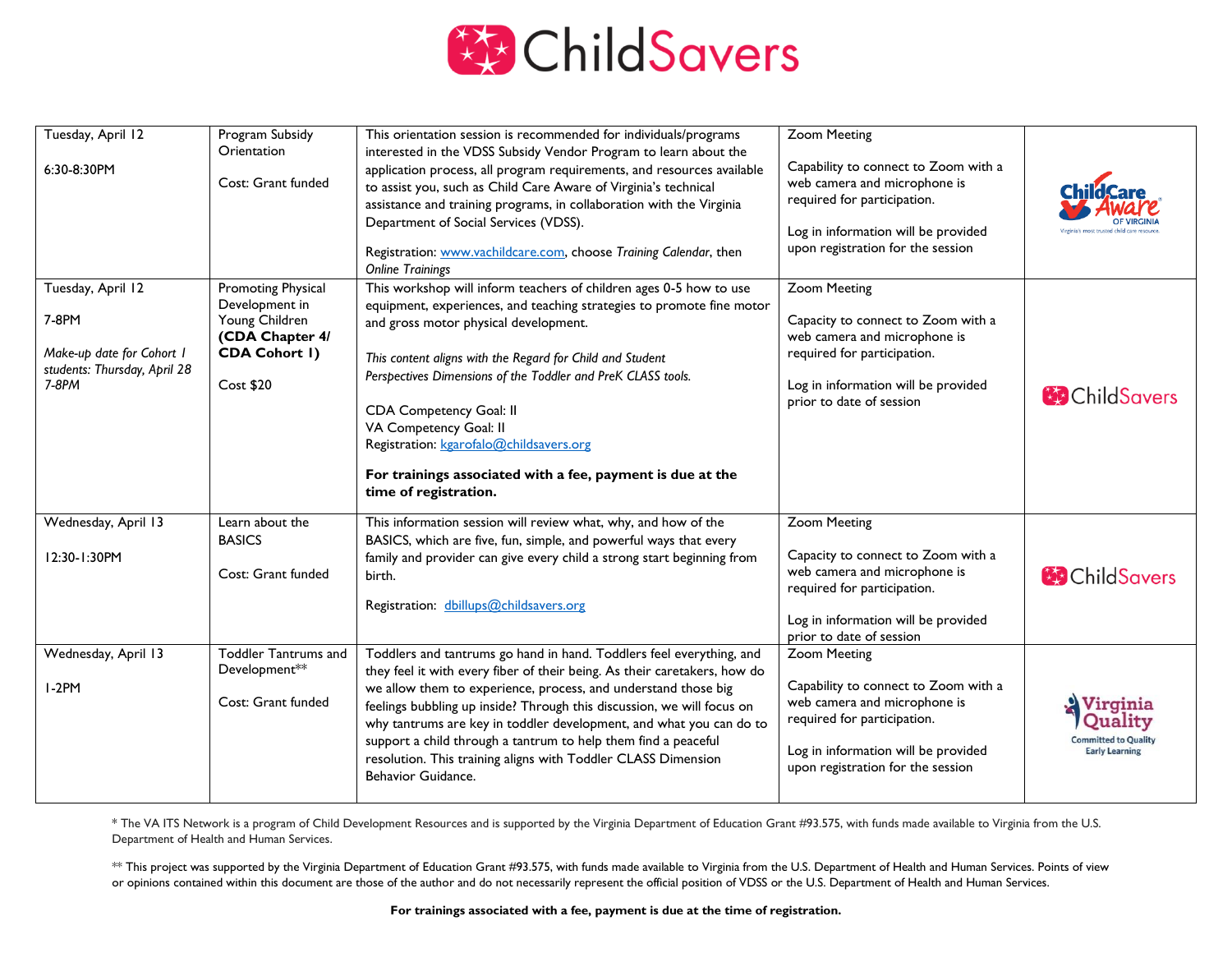

|                                    |                                                                                 | This content aligns with the Behavior Guidance Dimension of the Toddler<br>CLASS tool.<br>CDA Competency Goal: I, II, III<br>VA Competency Goal: II<br>Registration: https://bit.ly/3LpOcmH                                                                                                                                                                                                                                                                                                                    |                                                                                                                                                                                                        |                                                                             |
|------------------------------------|---------------------------------------------------------------------------------|----------------------------------------------------------------------------------------------------------------------------------------------------------------------------------------------------------------------------------------------------------------------------------------------------------------------------------------------------------------------------------------------------------------------------------------------------------------------------------------------------------------|--------------------------------------------------------------------------------------------------------------------------------------------------------------------------------------------------------|-----------------------------------------------------------------------------|
| Wednesday, April 13<br>6-7PM       | What's On Your<br>Mind? $**$<br>Cost: Grant funded                              | Come explore with me what children are really thinking in the<br>classroom and what is happening around them. In this training we will<br>discuss how to discern children's interest in the classroom and how to<br>expand on their ideas.<br>This content aligns with the Regard for Child and Student<br>Perspectives Dimensions of the Toddler and PreK CLASS tools.<br>CDA Competency: II<br>VA Competency Goal: VI<br>Registration: https://bit.ly/3uJOXkn                                                | <b>Zoom Meeting</b><br>Capability to connect to Zoom with a<br>web camera and microphone is<br>required for participation.<br>Log in information will be provided<br>upon registration for the session | Virginia<br><b>Committed to Quality</b><br><b>Early Learning</b>            |
| Wednesday, April 20<br>$I-2PM$     | <b>Developing Directors</b><br>to Enhance<br>Engagement**<br>Cost: Grant funded | Is your center ready for VQB5 participation? Interactions will be key<br>to success. Learn ways you can help your staff better engage with<br>children and improve quality. This session is intended for program<br>directors.<br>An optional extra 30 minutes of continuing education is available for<br>those wanting more support with this topic.<br>CDA Competency Goal: I, II, III<br>VA Competency Goal: VI<br>Registration: https://bit.ly/3Hjvcmt                                                    | <b>Zoom Meeting</b><br>Capability to connect to Zoom with a<br>web camera and microphone is<br>required for participation.<br>Log in information will be provided<br>upon registration for the session | Virginia<br>Quality<br><b>Committed to Quality</b><br><b>Early Learning</b> |
| Wednesday, April 20<br>6:30-7:30PM | Comprehend or<br>Copycat?**<br>Cost: Grant funded                               | Who knows what the world will be like in the future? We need people<br>who can think critically and solve problems, and that starts in early<br>childhood. In this session we will examine ways to increase children's<br>higher order thinking skills through play-based learning.<br>This content aligns with the creating indicator of the Concept Development<br>Dimension of the PreK CLASS tool.<br>An optional extra 30 minutes of TA will be available for those wanting<br>more help with this topic. | <b>Zoom Meeting</b><br>Capability to connect to Zoom with a<br>web camera and microphone is<br>required for participation.<br>Log in information will be provided<br>upon registration for the session | Virginia<br>Quality<br><b>Committed to Quality</b><br><b>Early Learning</b> |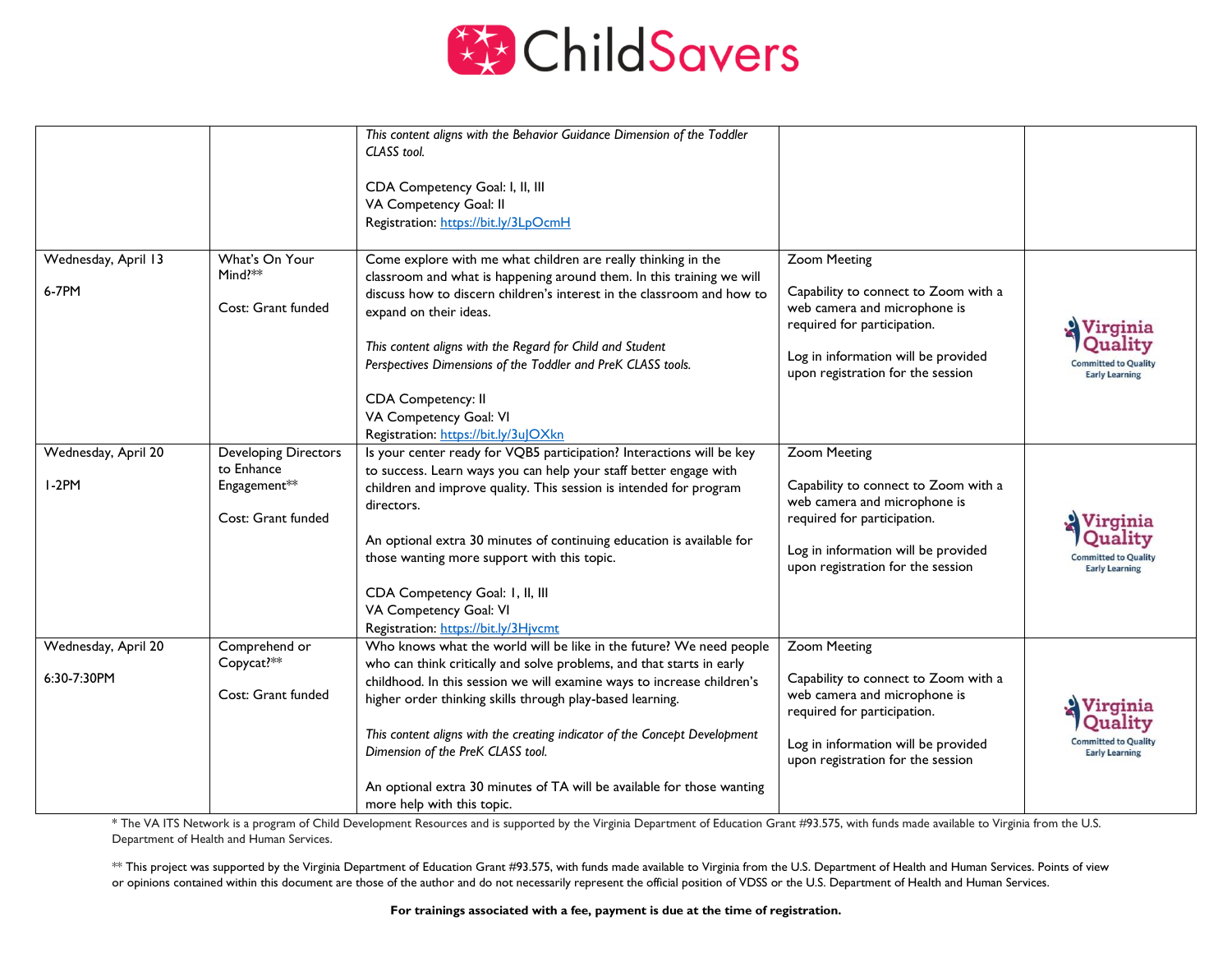

|                                   |                                                                                                                                               | CDA Competency Goal: I, II, III<br>VA Competency Goal: V, VI<br>Registration: https://bit.ly/3vjnZAw                                                                                                                                                                                                                                                                                                                                                                                                                                                                           |                                                                                                                                                                                                        |                       |
|-----------------------------------|-----------------------------------------------------------------------------------------------------------------------------------------------|--------------------------------------------------------------------------------------------------------------------------------------------------------------------------------------------------------------------------------------------------------------------------------------------------------------------------------------------------------------------------------------------------------------------------------------------------------------------------------------------------------------------------------------------------------------------------------|--------------------------------------------------------------------------------------------------------------------------------------------------------------------------------------------------------|-----------------------|
| Thursday, April 21<br>6:30-8:30PM | <b>Strengthening Business</b><br>Practices for Center<br><b>Based Programs</b><br>Module III: Marketing<br>Your Program<br>Cost: Grant Funded | In this module, you will learn: the definition and value of external and<br>internal marketing; how to articulate your program's features and<br>values and how to use them as marketing tools; and how data can<br>inform marketing efforts to better utilize time and money.<br>The person conducting the training is an Impact Registry Trainer (IRT).<br>The target audience for this training is childcare providers with<br>administrative responsibility who support or influence marketing<br>decisions within the program.<br>CDA Competency: V<br>VA Competency: VII | <b>Zoom Meeting</b><br>Capability to connect to Zoom with a<br>web camera and microphone is<br>required for participation.<br>Log in information will be provided<br>upon registration for the session |                       |
|                                   |                                                                                                                                               | Registration: www.vachildcare.com, choose Training Calendar, then<br><b>Online Trainings</b>                                                                                                                                                                                                                                                                                                                                                                                                                                                                                   |                                                                                                                                                                                                        |                       |
| Friday, April 22<br>6-7:30PM      | <b>Immunity Boosting</b><br>Foods: How to Use<br>Them in Everyday<br>Meals<br>Cost: \$25                                                      | This training we will explore foods that will give our immune systems a<br>boost and discus how to add them in our everyday meals.<br><b>CDA Competency Goal: II</b><br>VA Competency Goal: III<br>Registration: training@childsavers.org<br>For trainings associated with a fee, payment is due at the<br>time of registration.                                                                                                                                                                                                                                               | <b>Zoom Meeting</b><br>Capacity to connect to Zoom with a<br>web camera and microphone is<br>required for participation.<br>Log in information will be provided<br>prior to date of session            | <b>B</b> Child Savers |
| Saturday, April 23<br>9AM-IPM     | CDA Seminar:<br>Assembling Your<br>Professional Portfolio<br>Notebook<br>Cost: \$40 (plus cost of<br>supplies)                                | This workshop will provide step by step instructions on to how to<br>complete your CDA Professional Portfolio. The Professional Portfolio<br>is a requirement in completing your CDA.<br>Not enrolled in our CDA program but still need help with your<br>portfolio? All caregivers of children 0-5 are welcome to attend!<br><b>CDA Competency Goal: VI</b><br>VA Competency Goal: VIII<br>Registration: kgarofalo@childsavers.org                                                                                                                                            | ChildSavers<br>200 N. 22nd Street<br>Richmond, VA 23223<br>This is an in-person training: space<br>is limited.                                                                                         | <b>B</b> Child Savers |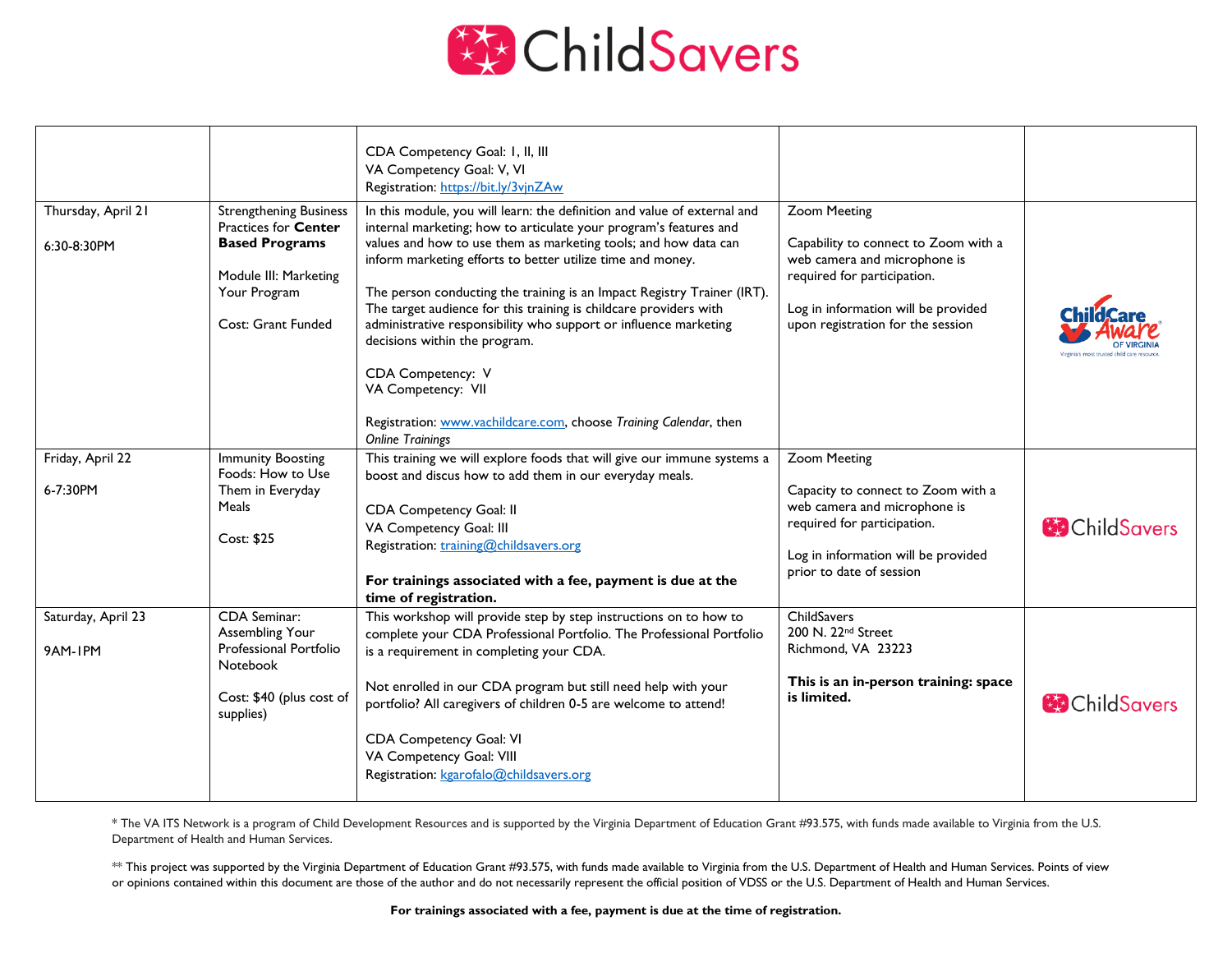

|                                  |                                                                                                               | For trainings associated with a fee, payment is due at the<br>time of registration.                                                                                                                                                                                                                                                                                                                                                                                                                |                                                                                                                                                                                                        |                                                                            |
|----------------------------------|---------------------------------------------------------------------------------------------------------------|----------------------------------------------------------------------------------------------------------------------------------------------------------------------------------------------------------------------------------------------------------------------------------------------------------------------------------------------------------------------------------------------------------------------------------------------------------------------------------------------------|--------------------------------------------------------------------------------------------------------------------------------------------------------------------------------------------------------|----------------------------------------------------------------------------|
| Monday, April 25<br>6-7PM        | Let's Do a Pulse<br>$Check**$<br>Cost: Grant funded                                                           | Come explore this interactive training on how to make your<br>classroom warm and inviting for you and the children you serve. In this<br>training, you will walk away feeling more comfortable providing warm,<br>supportive relationships in your classrooms.<br>This content aligns with the indicators of the Positive Climate Dimension of<br>the Pre-K CLASS tool.<br>CDA Competency Goal: VI<br>VA Competency Goal: VI<br>Registration: https://bit.ly/33eaMxg                               | <b>Zoom Meeting</b><br>Capability to connect to Zoom with a<br>web camera and microphone is<br>required for participation.<br>Log in information will be provided<br>upon registration for the session | Virginia<br><b>Duality</b><br>ommitted to Quality<br><b>Early Learning</b> |
| Tuesday, April 26<br>12-2PM      | Program Subsidy<br>Orientation<br>Cost: Grant funded                                                          | This orientation session is recommended for individuals/programs<br>interested in the VDSS Subsidy Vendor Program to learn about the<br>application process, all program requirements, and resources available<br>to assist you, such as Child Care Aware of Virginia's technical<br>assistance and training programs, in collaboration with the Virginia<br>Department of Social Services (VDSS).<br>Registration: www.vachildcare.com, choose Training Calendar, then<br><b>Online Trainings</b> | <b>Zoom Meeting</b><br>Capability to connect to Zoom with a<br>web camera and microphone is<br>required for participation.<br>Log in information will be provided<br>upon registration for the session |                                                                            |
| Tuesday, April 26<br>6:30-7:30PM | An Overview of<br>Virginia's Early<br>Learning and<br>Development<br>Standards (ELDS)**<br>Cost: Grant funded | Virginia's Early Learning and Development Standards (ELDS) are<br>guidelines that help caregivers understand how children build skills in<br>different areas of development from ages birth to 5. This workshop<br>will provide an overview of the ELDS along with some ideas on how to<br>incorporate these standards in your classrooms.<br>CDA Competency Goal: II, III<br>VA Competency Goal: II, III, V, VI<br>Registration: https://bit.ly/3cail3k                                           | <b>Zoom Meeting</b><br>Capability to connect to Zoom with a<br>web camera and microphone is<br>required for participation.<br>Log in information will be provided<br>upon registration for the session | V irginia<br>mitted to Quality<br><b>Early Learning</b>                    |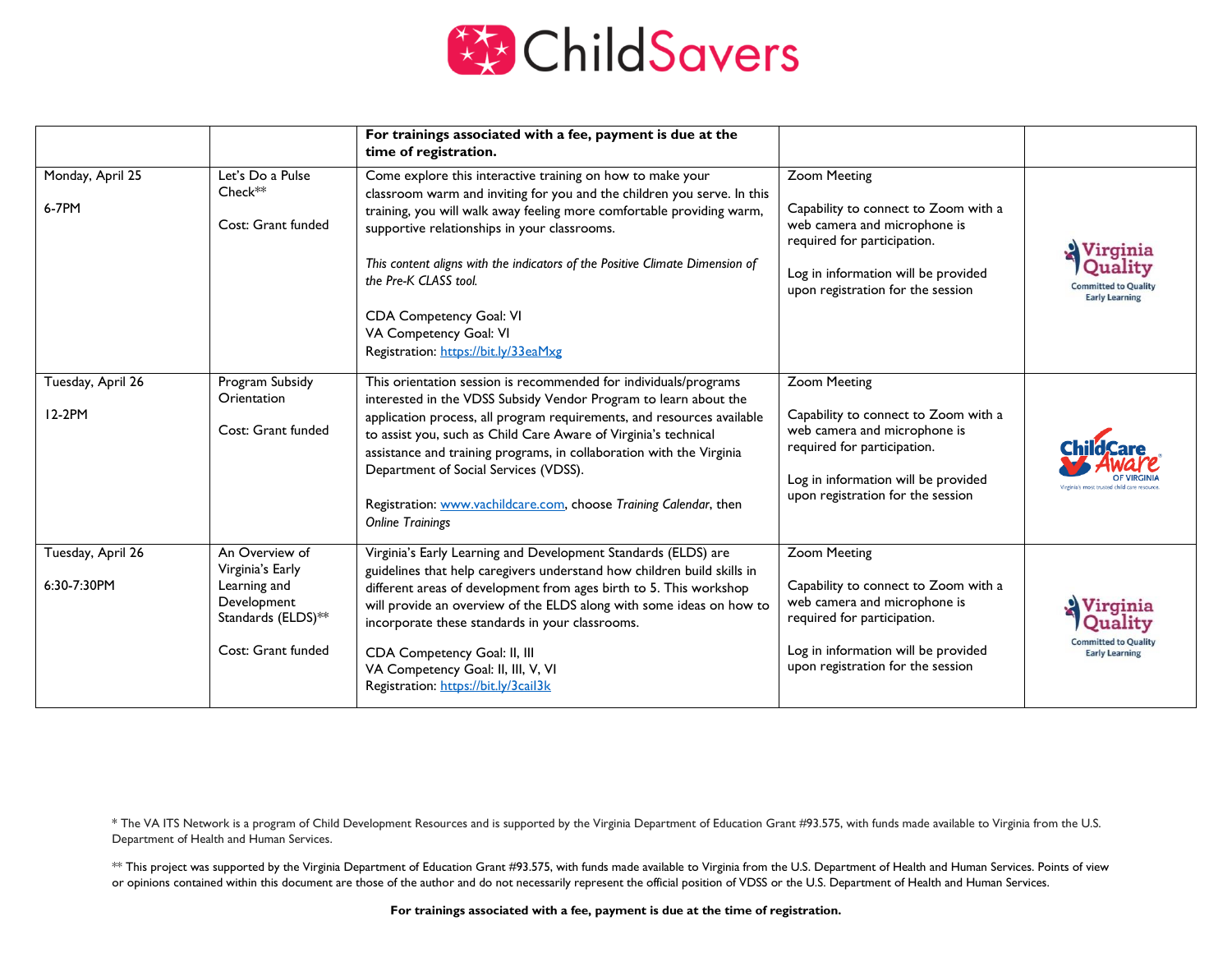

| Wednesday, April 27 | Early Math for             | Whether you love math or not, you can help stimulate an interest in                                                                           | <b>Zoom Meeting</b>                                                  |                                                      |
|---------------------|----------------------------|-----------------------------------------------------------------------------------------------------------------------------------------------|----------------------------------------------------------------------|------------------------------------------------------|
|                     | Toddlers**                 | math for the little ones in your care. How do we as caregivers nurture                                                                        |                                                                      |                                                      |
| $I-2PM$             | Cost: Grant funded         | and facilitate a toddler developing interest in mathematical topics and                                                                       | Capability to connect to Zoom with a<br>web camera and microphone is |                                                      |
|                     |                            | concepts? In this training we will identify strategies to support you in                                                                      | required for participation.                                          |                                                      |
|                     |                            | introducing early math content and processes to toddlers in your care.                                                                        |                                                                      | Virginia                                             |
|                     |                            | This content aligns with the Facilitation of Learning and Development                                                                         | Log in information will be provided                                  | Quality                                              |
|                     |                            | Dimension of the Toddler CLASS tool.                                                                                                          | upon registration for the session                                    | <b>Committed to Quality</b><br><b>Early Learning</b> |
|                     |                            |                                                                                                                                               |                                                                      |                                                      |
|                     |                            | <b>CDA Competency Goal: II</b>                                                                                                                |                                                                      |                                                      |
|                     |                            | VA Competency Goal: V                                                                                                                         |                                                                      |                                                      |
|                     |                            | Registration: https://bit.ly/3HIUXOb                                                                                                          |                                                                      |                                                      |
| Thursday, April 28  | Appropriate                | We cannot change the children, but we can change how we interact                                                                              | <b>Zoom Meeting</b>                                                  |                                                      |
| $I-2PM$             | <b>Expectations Equals</b> | with them. In this training we will examine how teachers can set                                                                              | Capability to connect to Zoom with a                                 |                                                      |
|                     | Manageable<br>Behaviors**  | appropriate expectations for children and how interactions can                                                                                | web camera and microphone is                                         |                                                      |
|                     |                            | prevent challenging behaviors.                                                                                                                | required for participation.                                          |                                                      |
|                     | Cost: Grant funded         |                                                                                                                                               |                                                                      | Virginia                                             |
|                     |                            | This content aligns with the Behavior Guidance Dimension of the Toddler<br>CLASS tool and the Behavior Management Dimension of the PreK CLASS | Log in information will be provided                                  | Quality                                              |
|                     |                            | tool.                                                                                                                                         | upon registration for the session                                    | <b>Committed to Quality</b><br><b>Early Learning</b> |
|                     |                            |                                                                                                                                               |                                                                      |                                                      |
|                     |                            | CDA Competency Goal: III                                                                                                                      |                                                                      |                                                      |
|                     |                            | VA Competency Goal: VI                                                                                                                        |                                                                      |                                                      |
|                     |                            | Registration: https://bit.ly/3LrnbiM                                                                                                          |                                                                      |                                                      |
| Saturday, April 30  | Talk, Talk, Talk, and      | Let your voice be heard! That is, let us use language to model these                                                                          | ChildSavers                                                          |                                                      |
|                     | More Talk**                | important concepts for children:                                                                                                              | 200 N. 22nd Street                                                   |                                                      |
| 8:30-9:30AM         |                            |                                                                                                                                               | Richmond, VA 23223                                                   |                                                      |
|                     | Cost: Grant funded         | Model exactly                                                                                                                                 |                                                                      |                                                      |
|                     |                            | Break it down<br>5.                                                                                                                           | This is an in-person training: space                                 |                                                      |
|                     |                            | 6.<br>Build it up                                                                                                                             | is limited.                                                          | Virginia                                             |
|                     |                            |                                                                                                                                               |                                                                      | Quality                                              |
|                     |                            | This content aligns with the Language Modeling Dimension of the                                                                               |                                                                      | <b>Committed to Quality</b>                          |
|                     |                            | of the Pre-K CLASS tool.                                                                                                                      |                                                                      | <b>Early Learning</b>                                |
|                     |                            |                                                                                                                                               |                                                                      |                                                      |
|                     |                            | CDA Competency Goal: VI                                                                                                                       |                                                                      |                                                      |
|                     |                            | VA Competency Goal: VI                                                                                                                        |                                                                      |                                                      |
|                     |                            | Registration: training@childsavers.org                                                                                                        |                                                                      |                                                      |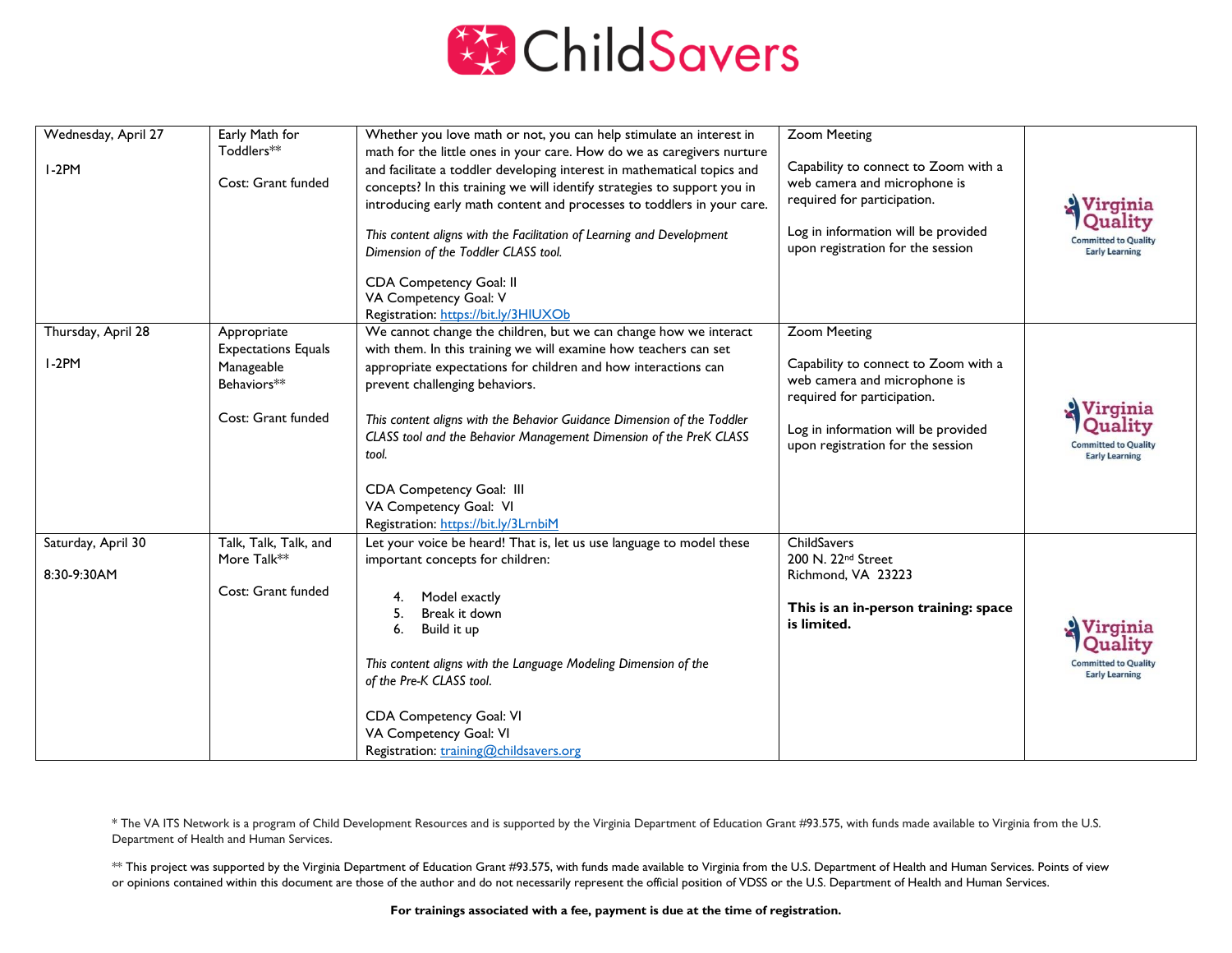

| Tuesday, May 3   | Program Subsidy                   | This orientation session is recommended for individuals/programs                                                                                                                                                                                                                      | <b>Zoom Meeting</b>                                                                                 |                                                                 |
|------------------|-----------------------------------|---------------------------------------------------------------------------------------------------------------------------------------------------------------------------------------------------------------------------------------------------------------------------------------|-----------------------------------------------------------------------------------------------------|-----------------------------------------------------------------|
| 12-2PM           | Orientation<br>Cost: Grant Funded | interested in the VDSS Subsidy Vendor Program to learn about the<br>application process, all program requirements, and resources available<br>to assist you, such as Child Care Aware of Virginia's technical<br>assistance and training programs, in collaboration with the Virginia | Capability to connect to Zoom with a<br>web camera and microphone is<br>required for participation. |                                                                 |
|                  |                                   | Department of Social Services (VDSS).                                                                                                                                                                                                                                                 | Log in information will be provided                                                                 |                                                                 |
|                  |                                   | Registration: www.vachildcare.com, choose Training Calendar, then<br><b>Online Trainings</b>                                                                                                                                                                                          | upon registration for the session                                                                   |                                                                 |
| Tuesday, May 3   | What's On Your                    | Come explore with me what children are really thinking in the                                                                                                                                                                                                                         | <b>Zoom Meeting</b>                                                                                 |                                                                 |
| 6-7PM            | Mind?**                           | classroom and what is happening around them. In this training we will                                                                                                                                                                                                                 |                                                                                                     |                                                                 |
|                  | Cost: Grant funded                | discuss how to discern children's interest in the classroom and how to<br>expand on their ideas.                                                                                                                                                                                      | Capability to connect to Zoom with a<br>web camera and microphone is<br>required for participation. | Virginia                                                        |
|                  |                                   | This content aligns with the Regard for Child and Student<br>Perspectives Dimensions of the Toddler and PreK CLASS tools.                                                                                                                                                             | Log in information will be provided<br>upon registration for the session                            | Quality<br><b>Committed to Quality</b><br><b>Early Learning</b> |
|                  |                                   | CDA Competency: II                                                                                                                                                                                                                                                                    |                                                                                                     |                                                                 |
|                  |                                   | VA Competency Goal: VI                                                                                                                                                                                                                                                                |                                                                                                     |                                                                 |
|                  |                                   | Registration: https://bit.ly/34AYW0X                                                                                                                                                                                                                                                  |                                                                                                     |                                                                 |
| Wednesday, May 4 | Trauma Responsive                 | In this training, you will learn about the complex needs of childhood                                                                                                                                                                                                                 | <b>Zoom Meeting</b>                                                                                 |                                                                 |
| 6:30-8:30PM      | Care in Early                     | and the effects trauma may have when basic needs are not met; how                                                                                                                                                                                                                     |                                                                                                     |                                                                 |
|                  | Childhood Programs<br>(Part II)   | to recognize the effects of trauma on classroom interactions and                                                                                                                                                                                                                      | Capability to connect to Zoom with a<br>web camera and microphone is                                |                                                                 |
|                  |                                   | behaviors; everyday caregiver practices that may trigger trauma-<br>reactions in children; to identify techniques and strategies for                                                                                                                                                  | required for participation.                                                                         |                                                                 |
|                  | Cost: Grant funded                | addressing and redirecting trauma behaviors, and ways to manage the                                                                                                                                                                                                                   |                                                                                                     |                                                                 |
|                  |                                   | behaviors of children who have experienced trauma.                                                                                                                                                                                                                                    | Log in information will be provided<br>upon registration for the session                            |                                                                 |
|                  |                                   | <b>CDA Competency Goal: III</b>                                                                                                                                                                                                                                                       |                                                                                                     |                                                                 |
|                  |                                   | VA Competency Goal: III, VI                                                                                                                                                                                                                                                           |                                                                                                     |                                                                 |
|                  |                                   | Registration: www.vachildcare.com, choose Training Calendar, then                                                                                                                                                                                                                     |                                                                                                     |                                                                 |
|                  |                                   | <b>Online Trainings</b>                                                                                                                                                                                                                                                               |                                                                                                     |                                                                 |
| Tuesday, May 5   | What Are You Talking              | Toddlers often have a lot to say, but my not have the words to                                                                                                                                                                                                                        | <b>Zoom Meeting</b>                                                                                 |                                                                 |
| 6-7PM            | About?**                          | communicate their thoughts. Let us discuss ways we can use language                                                                                                                                                                                                                   | Capability to connect to Zoom with a                                                                |                                                                 |
|                  | Cost: Grant funded                | more often in our learning environments to help promote language<br>skills in toddlers.                                                                                                                                                                                               | web camera and microphone is<br>required for participation.                                         | Virginia<br>Ouality<br><b>Committed to Quality</b>              |
|                  |                                   | This content aligns with the Language Modeling Dimension of the Toddler<br>CLASS tool.                                                                                                                                                                                                |                                                                                                     | <b>Early Learning</b>                                           |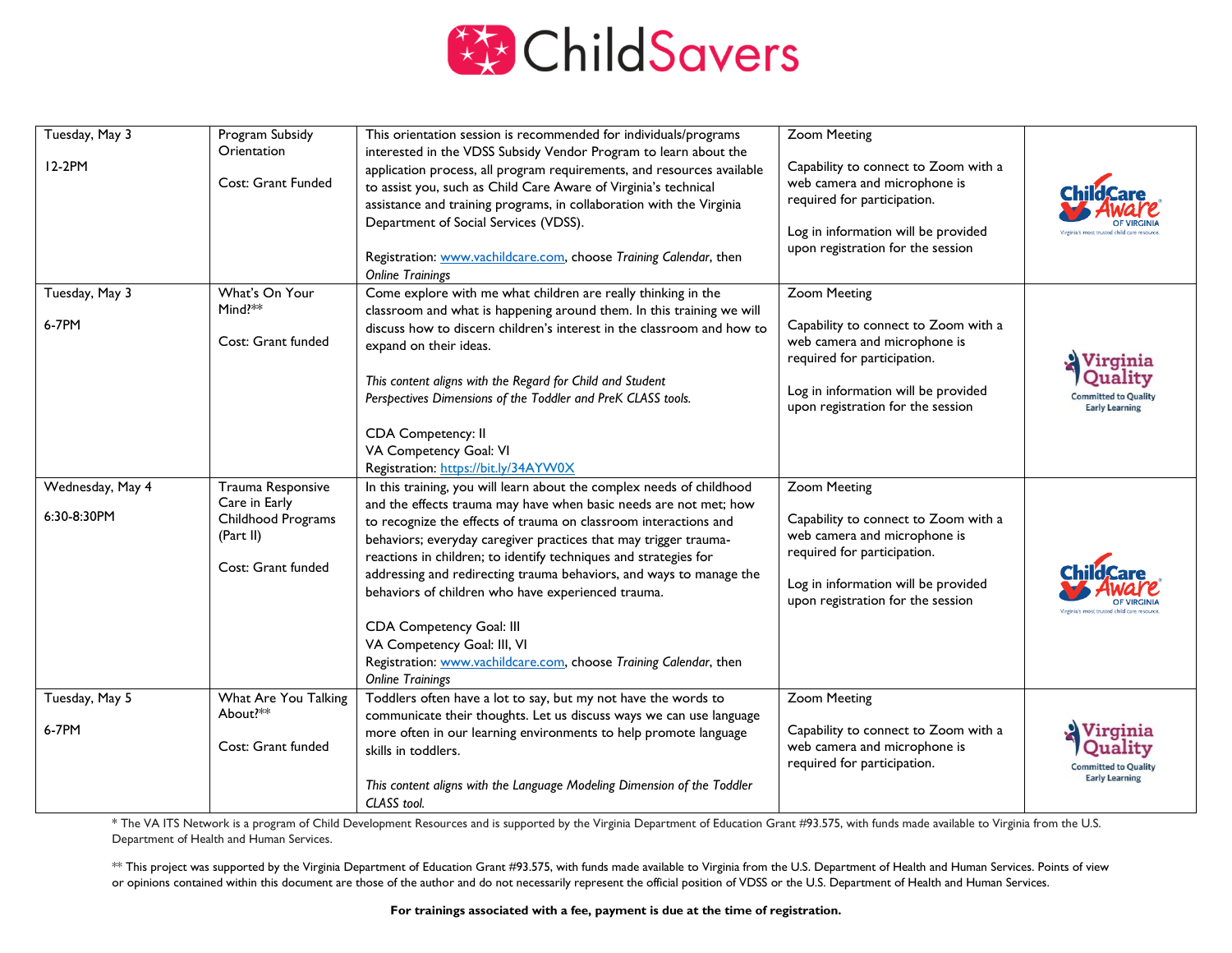

|                                                                                                |                                                                                 | CDA Competency: II<br>VA Competency Goal: II, VI<br>Registration: https://bit.ly/3Jk3nvD                                                                                                                                                                                                                                                                                                                                                                    | Log in information will be provided<br>upon registration for the session                                                                                                                               |                                                                             |
|------------------------------------------------------------------------------------------------|---------------------------------------------------------------------------------|-------------------------------------------------------------------------------------------------------------------------------------------------------------------------------------------------------------------------------------------------------------------------------------------------------------------------------------------------------------------------------------------------------------------------------------------------------------|--------------------------------------------------------------------------------------------------------------------------------------------------------------------------------------------------------|-----------------------------------------------------------------------------|
| Thursday, May 5<br>7-8PM                                                                       | Especially for Early<br>Childhood Teachers<br>Cost: Grant funded                | Join your Central Virginia Technical Assistance specialists for an open<br>discussion about your challenges and successes of being an early<br>childhood educator. The participants will create the agenda. Resources<br>will be offered, along with a listening ear. Be prepared to share and<br>support in a respectful forum. A certificate will be issued after<br>completion of an assignment.<br>Registration: pkoon@childsavers.org                  | <b>Zoom Meeting</b><br>Capability to connect to Zoom with a<br>web camera and microphone is<br>required for participation.<br>Log in information will be provided<br>upon registration for the session | <b>B</b> Child Savers                                                       |
| Thursday, May 5<br>7-8PM<br>Make-up date for Cohort 2<br>students: Thursday, May 19<br>$7-8PM$ | <b>Healthy Habits</b><br>(CDA Chapter 2/<br><b>CDA Cohort 2)</b><br>Cost: \$20  | This workshop will help childcare teachers of children ages 0-5 provide<br>an environment that promotes health and prevents illness. It will also<br>help you teach children about good nutrition and practices that<br>promote wellness.<br>CDA Competency Goal: I<br>VA Competency Goal: I<br>Registration: kgarofalo@childsavers.org<br>For trainings associated with a fee, payment is due at the<br>time of registration.                              | <b>Zoom Meeting</b><br>Capacity to connect to Zoom with a<br>web camera and microphone is<br>required for participation.<br>Log in information will be provided<br>prior to date of session            | <b>B</b> ChildSavers                                                        |
| Tuesday, May 10<br>$I-2PM$                                                                     | <b>Developing Directors</b><br>to Enhance<br>Engagement**<br>Cost: Grant funded | Is your center ready for VQB5 participation? Interactions will be key<br>to success. Learn ways you can help your staff better engage with<br>children and improve quality. This session is intended for program<br>directors.<br>An optional extra 30 minutes of continuing education is available for<br>those wanting more support with this topic.<br>CDA Competency Goal: I, II, III<br>VA Competency Goal: VI<br>Registration: https://bit.ly/3HhO84Z | <b>Zoom Meeting</b><br>Capability to connect to Zoom with a<br>web camera and microphone is<br>required for participation.<br>Log in information will be provided<br>upon registration for the session | Virginia<br>Quality<br><b>Committed to Quality</b><br><b>Early Learning</b> |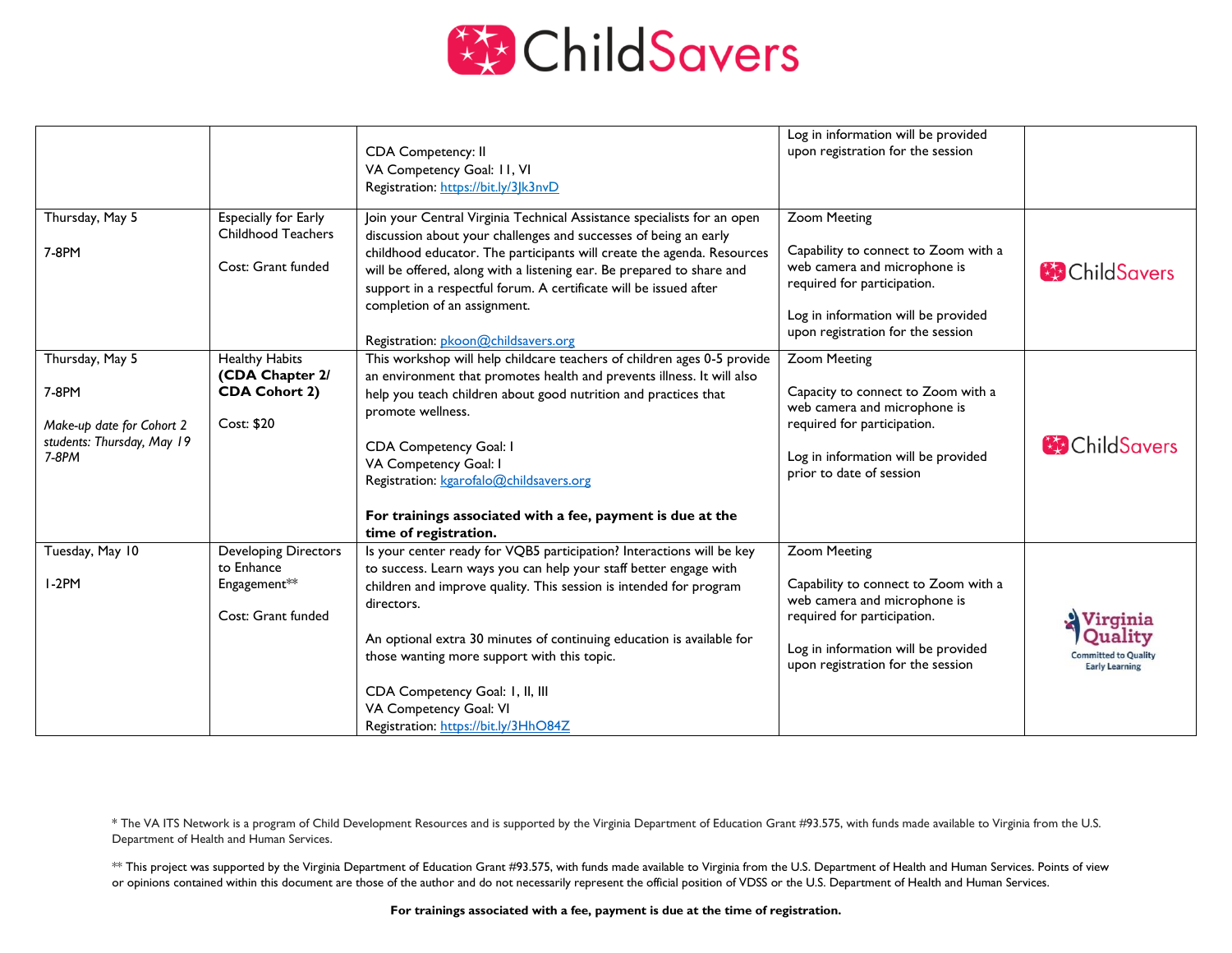

| Tuesday, May 10<br>6-7PM                                                                     | Are Your Antennas<br>$Up$ <sup>**</sup><br>Cost: Grant funded                                       | Let us examine ways to increase the level of support in providing<br>secure attachments for children, which involves responding sensitively<br>and consistently to their needs, and helping them understand that they<br>are loved, respected, and understood.<br>This content aligns with the indicators of the Teacher Sensitivity Dimension of<br>the Pre-K CLASS tool.<br>CDA Competency Goal: VI<br>VA Competency Goal: VI<br>Registration: https://bit.ly/3p3Y38j                                                                                                                                | <b>Zoom Meeting</b><br>Capability to connect to Zoom with a<br>web camera and microphone is<br>required for participation.<br>Log in information will be provided<br>upon registration for the session | Virginia<br>Quality<br><b>Committed to Quality</b><br><b>Early Learning</b> |
|----------------------------------------------------------------------------------------------|-----------------------------------------------------------------------------------------------------|--------------------------------------------------------------------------------------------------------------------------------------------------------------------------------------------------------------------------------------------------------------------------------------------------------------------------------------------------------------------------------------------------------------------------------------------------------------------------------------------------------------------------------------------------------------------------------------------------------|--------------------------------------------------------------------------------------------------------------------------------------------------------------------------------------------------------|-----------------------------------------------------------------------------|
| Tuesday, May 10<br>7-8PM<br>Make-up date for Cohort I<br>students: Thursday, May 26<br>7-8PM | <b>Cognitive Experiences</b><br>for Young Children<br>(CDA Chapter 5/<br>CDA Cohort I)<br>Cost \$20 | This workshop will help teachers of children ages 0-5 use a variety of<br>developmentally appropriate learning experiences and teaching<br>strategies to promote curiosity, reasoning, and problem solving.<br>This content aligns with the indicators of the Facilitation of Learning and<br>Development Dimension of the Toddler CLASS tool and the Instructional<br>Learning Formats Dimension of the Pre-K CLASS tool.<br>CDA Competency: II<br>VA Competency: V<br>Registration: kgarofalo@childsavers.org<br>For trainings associated with a fee, payment is due at the<br>time of registration. | <b>Zoom Meeting</b><br>Capacity to connect to Zoom with a<br>web camera and microphone is<br>required for participation.<br>Log in information will be provided<br>prior to date of session            | <b>ChildSavers</b>                                                          |
| Wednesday, May 11<br>12:30-1:30PM                                                            | Learn about the<br><b>BASICS</b><br>Cost: Grant funded                                              | This information session will review what, why, and how of the<br>BASICS, which are five, fun, simple, and powerful ways that every<br>family and provider can give every child a strong start beginning from<br>birth.<br>Registration: dbillups@childsavers.org                                                                                                                                                                                                                                                                                                                                      | <b>Zoom Meeting</b><br>Capacity to connect to Zoom with a<br>web camera and microphone is<br>required for participation.<br>Log in information will be provided<br>prior to date of session            | <b>ChildSavers</b>                                                          |
| Thursday, May 12<br>$I-2PM$                                                                  | An Overview of<br>Virginia's Early<br>Learning and<br>Development<br>Standards (ELDS)**             | Virginia's Early Learning and Development Standards (ELDS) are<br>guidelines that help caregivers understand how children build skills in<br>different areas of development from ages birth to 5. This workshop                                                                                                                                                                                                                                                                                                                                                                                        | <b>Zoom Meeting</b><br>Capability to connect to Zoom with a<br>web camera and microphone is<br>required for participation.                                                                             | Virginia<br>Ouality<br><b>mitted to Quality</b><br><b>Early Learning</b>    |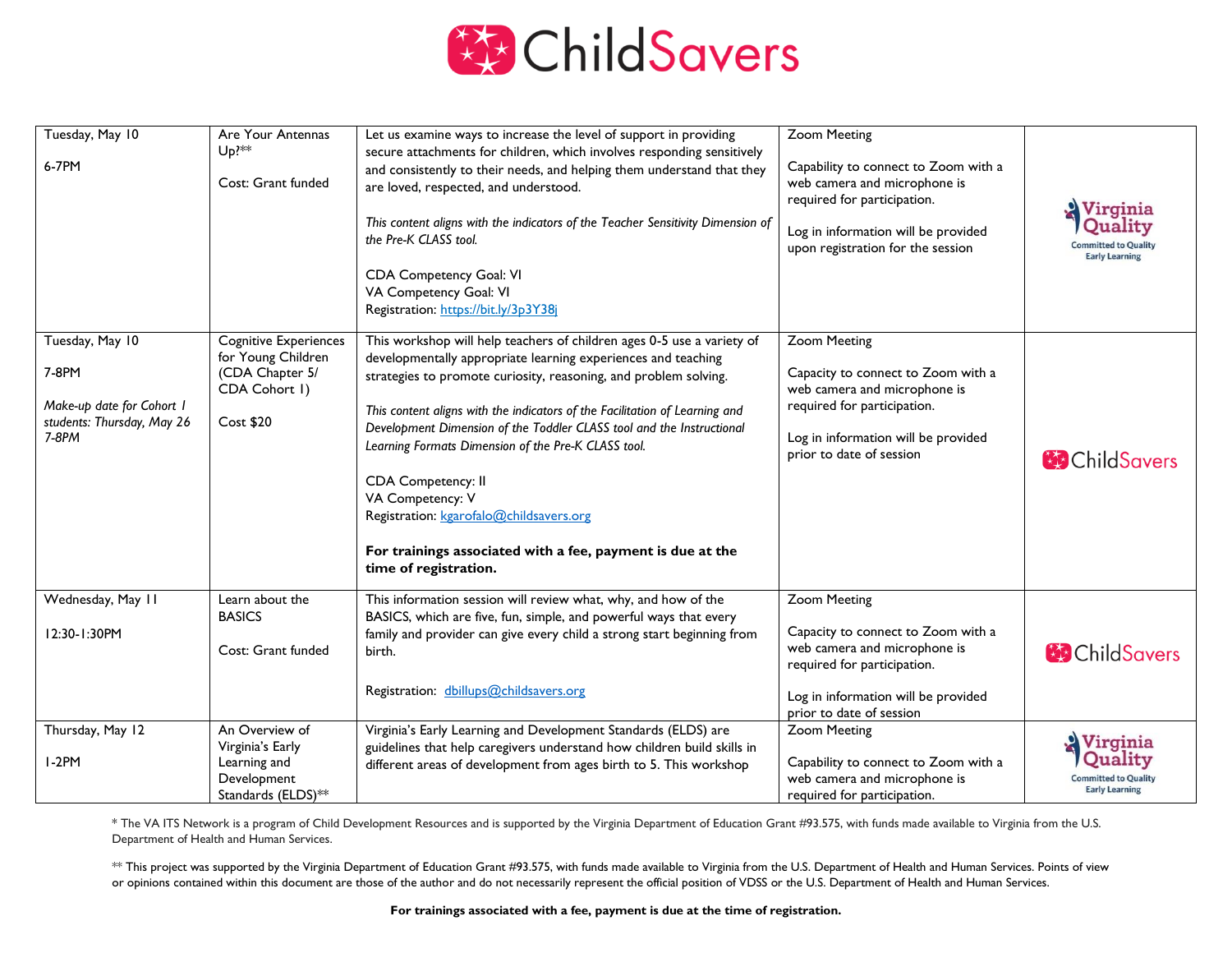

|                  |                               | will provide an overview of the ELDS along with some ideas on how to     |                                      |                       |
|------------------|-------------------------------|--------------------------------------------------------------------------|--------------------------------------|-----------------------|
|                  | Cost: Grant funded            | incorporate these standards in your classrooms.                          | Log in information will be provided  |                       |
|                  |                               |                                                                          | upon registration for the session    |                       |
|                  |                               | CDA Competency Goal: II, III                                             |                                      |                       |
|                  |                               | VA Competency Goal: II, III, V, VI                                       |                                      |                       |
|                  |                               | Registration: https://bit.ly/3qBGldz                                     |                                      |                       |
| Thursday, May 12 | <b>Strengthening Business</b> | Module I will cover Budgets, Projections, and Planning. You will learn a | Zoom Meeting                         |                       |
|                  | Practices for Center          | process for building a budget and using it for decision making; how to   |                                      |                       |
| 6:30-8:30PM      | <b>Based Programs</b>         | project business costs, generate income, and plan strategically for      | Capability to connect to Zoom with a |                       |
|                  |                               | future goals.                                                            | web camera and microphone is         |                       |
|                  | Module I: Budgets,            |                                                                          | required for participation.          |                       |
|                  | Planning and                  | The person conducting the training is an Impact Registry Trainer (IRT).  |                                      |                       |
|                  | Projections                   | The target audience for this training is childcare providers with        | Log in information will be provided  |                       |
|                  |                               | administrative responsibility and a beginner to intermediate             | upon registration for the session    |                       |
|                  |                               | understanding of fiscal management.                                      |                                      |                       |
|                  | Cost: Grant Funded            |                                                                          |                                      |                       |
|                  |                               | CDA Competency: V                                                        |                                      |                       |
|                  |                               | VA Competency: VII                                                       |                                      |                       |
|                  |                               |                                                                          |                                      |                       |
|                  |                               | Registration: www.vachildcare.com, choose Training Calendar, then        |                                      |                       |
|                  |                               | <b>Online Trainings</b>                                                  |                                      |                       |
| Monday, May 16   | Talk, Talk, Talk, and         | Let your voice be heard! That is, let us use language to model these     | ChildSavers                          |                       |
|                  | More Talk**                   | important concepts for children:                                         | 200 N.22nd Street                    |                       |
| 6-7PM            |                               |                                                                          | Richmond, VA 23223                   |                       |
|                  | Cost: Grant funded            | Model exactly                                                            |                                      |                       |
|                  |                               | Break it down<br>2.                                                      | This is an in-person training;       |                       |
|                  |                               | 3.<br>Build it up                                                        | spaces are limited.                  | Virginia              |
|                  |                               |                                                                          |                                      | Juality               |
|                  |                               | This content aligns with the Language Modeling Dimension of the          |                                      | Committed to Quality  |
|                  |                               | of the Pre-K CLASS tool.                                                 |                                      | <b>Early Learning</b> |
|                  |                               |                                                                          |                                      |                       |
|                  |                               | CDA Competency Goal: VI                                                  |                                      |                       |
|                  |                               | VA Competency Goal: VI                                                   |                                      |                       |
|                  |                               | Registration: https://bit.ly/3LrENea                                     |                                      |                       |
|                  |                               |                                                                          |                                      |                       |
| Tuesday, May 17  | Program Subsidy               | This orientation session is recommended for individuals/programs         | <b>Zoom Meeting</b>                  |                       |
|                  | Orientation                   | interested in the VDSS Subsidy Vendor Program to learn about the         |                                      |                       |
| 6:30-8:30PM      |                               | application process, all program requirements, and resources available   | Capability to connect to Zoom with a |                       |
|                  | Cost: Grant funded            | to assist you, such as Child Care Aware of Virginia's technical          | web camera and microphone is         |                       |
|                  |                               |                                                                          | required for participation.          |                       |
|                  |                               |                                                                          |                                      |                       |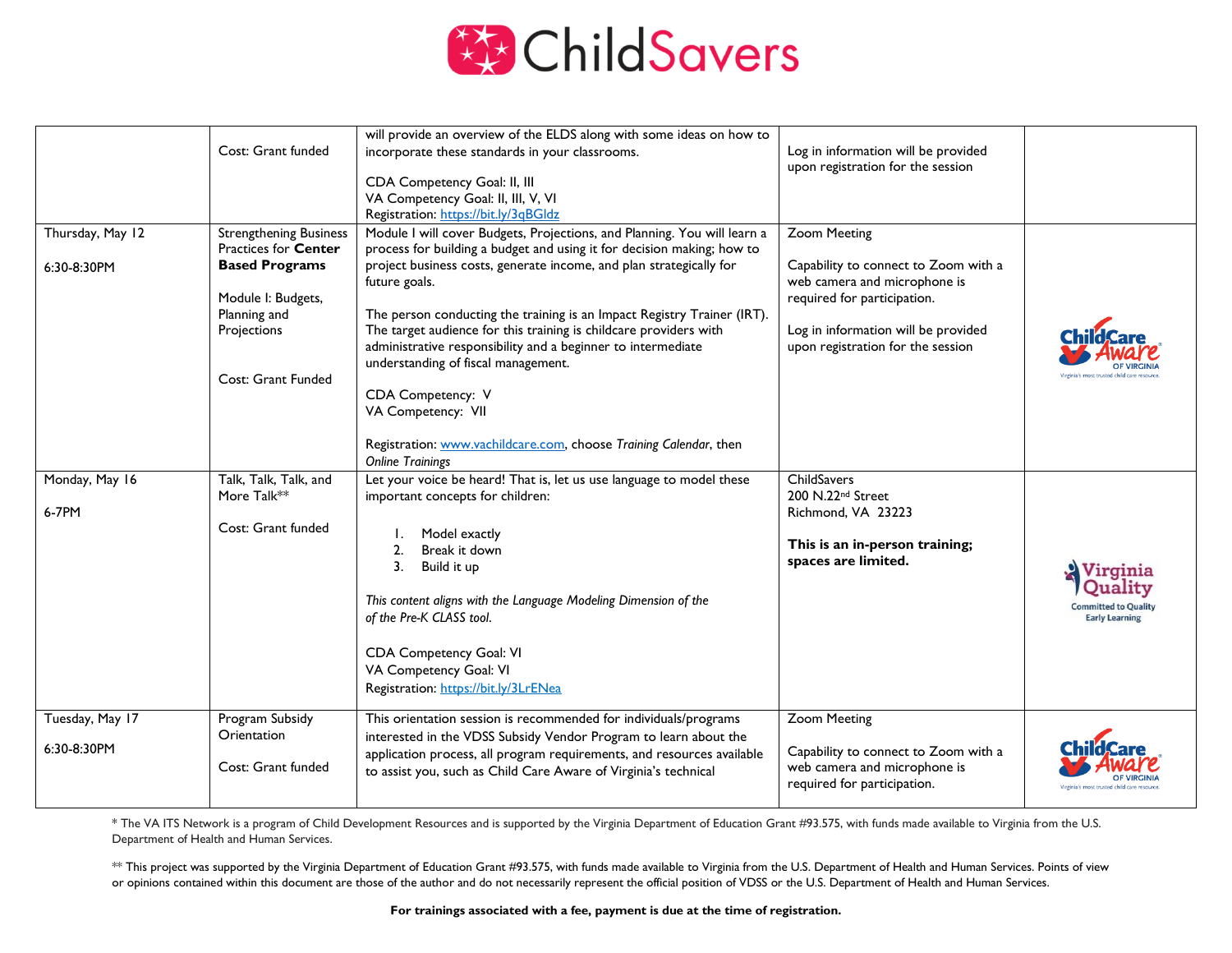

|                                  |                                                                                      | assistance and training programs, in collaboration with the Virginia<br>Department of Social Services (VDSS).<br>Registration: www.vachildcare.com, choose Training Calendar, then<br><b>Online Trainings</b>                                                                                                                                                                                                                                                                                          | Log in information will be provided<br>upon registration for the session                                                                                                                               |                                                                 |
|----------------------------------|--------------------------------------------------------------------------------------|--------------------------------------------------------------------------------------------------------------------------------------------------------------------------------------------------------------------------------------------------------------------------------------------------------------------------------------------------------------------------------------------------------------------------------------------------------------------------------------------------------|--------------------------------------------------------------------------------------------------------------------------------------------------------------------------------------------------------|-----------------------------------------------------------------|
| Wednesday, May 18<br>6-7PM       | Are Your Antennas<br>$Up$ <sup>**</sup><br>Cost: Grant funded                        | Let us examine ways to increase the level of support in providing<br>secure attachments for children which involves responding sensitively<br>and consistently to their needs, and helping them understand that they<br>are loved, respected, and understood.<br>This content aligns with the indicators of the Teacher Sensitivity Dimension of<br>the Pre-K CLASS tool.<br>CDA Competency Goal: VI<br>VA Competency Goal: VI<br>Registration: https://bit.ly/3uFi6gR                                 | <b>Zoom Meeting</b><br>Capability to connect to Zoom with a<br>web camera and microphone is<br>required for participation.<br>Log in information will be provided<br>upon registration for the session | Vırgınıa<br>ted to Oualit<br>Early Learning                     |
| Wednesday, May 18<br>6:30-7:30PM | Emotionally<br>Supportive<br>Interactions**<br>Cost: Grant funded                    | In this training, we will discuss the pillars of supporting children<br>emotionally through positive interactions. We will discuss examples<br>and share how we can maintain emotional supportive positive<br>interactions. This workshop is geared towards teachers of 3 to 5-year-<br>old children.<br>The content of this training aligns with the Emotional Support Domain of the<br>PreK Class tool.<br>CDA Competency Goal: VI<br>VA Competency Goal: VI<br>Registration: https://bit.ly/3rFvbov | <b>Zoom Meeting</b><br>Capability to connect to Zoom with a<br>web camera and microphone is<br>required for participation.<br>Log in information will be provided<br>upon registration for the session | Virginia<br><b>Committed to Qualit</b><br><b>Early Learning</b> |
| Thursday, May 19<br>6-7PM        | Preschool<br>Development Grant<br><b>Foundational Training</b><br>Cost: Grant funded | Learn about the observation component of the Preschool<br>Development Grant (PDG). Participants will gain better understanding<br>of the observation process, learn about the observation tool, and hear<br>about the coaching model for professional development.<br>CDA Competency Goal: III<br>VA Competency Goal: III<br>Registration: https://bit.ly/3 uMYEL or training@childsavers.org                                                                                                          | <b>Zoom Meeting</b><br>Capacity to connect to Zoom with a<br>web camera and microphone is<br>required for participation.<br>Log in information will be provided<br>prior to date of session            |                                                                 |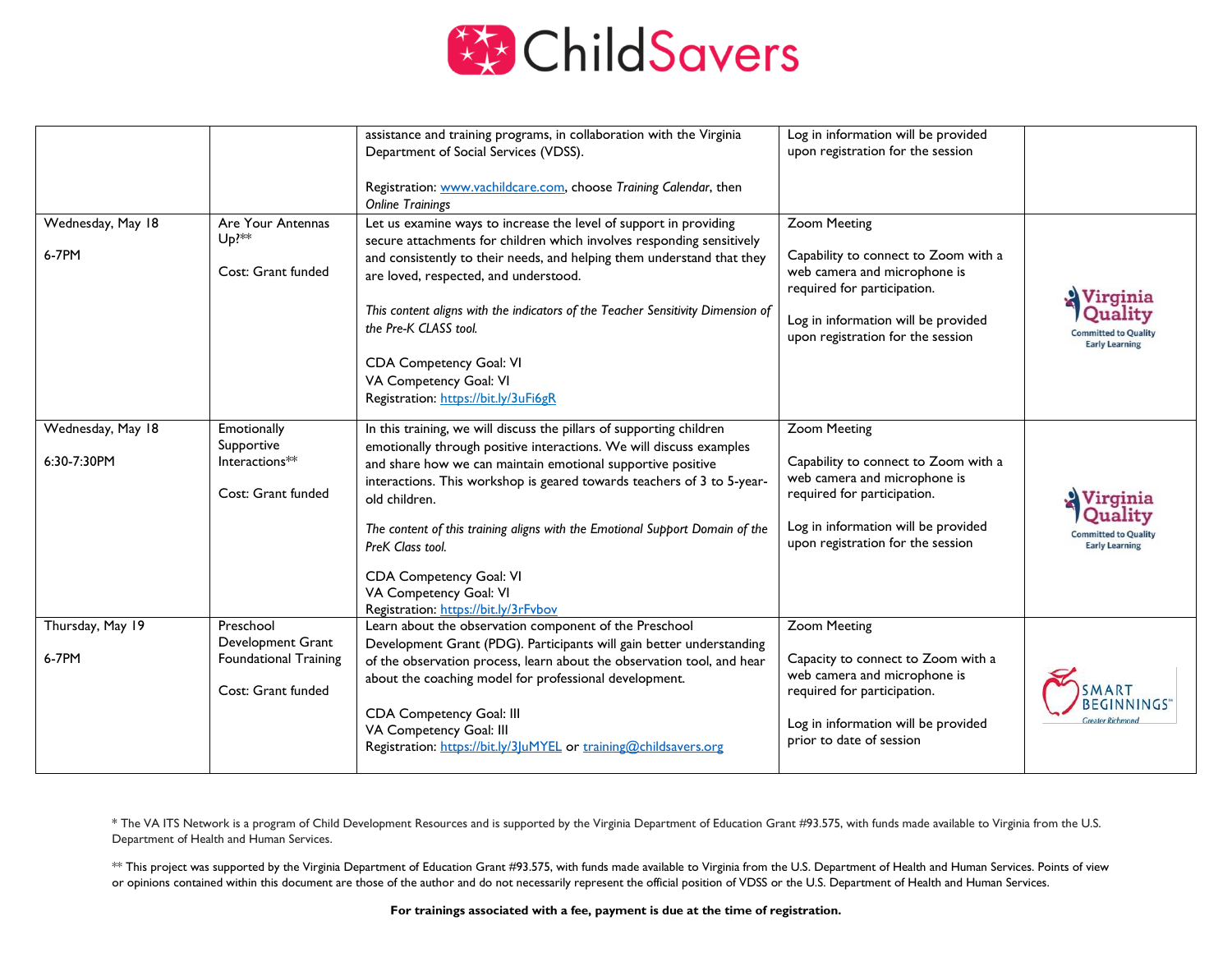

| Saturday, May 21<br>8:30-9:30AM | What Are You Talking<br>About?**<br>Cost: Grant funded                                                 | Toddlers often have a lot to say, but my not have the words to<br>communicate their thoughts. Let us discuss ways we can use language<br>more often in our learning environments to help promote language<br>skills in toddlers.<br>This content aligns with the Language Modeling Dimension of the Toddler<br>CLASS tool.<br>CDA Competency: II<br>VA Competency Goal: 11, VI<br>Registration: training@childsavers.org                                        | ChildSavers<br>200 N. 22 <sup>nd</sup> Street<br>Richmond, VA 23223<br>This is an in-person training: space<br>is limited.                                                                             | Virginia<br><b>Ouality</b><br><b>Committed to Quality</b><br><b>Early Learning</b> |
|---------------------------------|--------------------------------------------------------------------------------------------------------|-----------------------------------------------------------------------------------------------------------------------------------------------------------------------------------------------------------------------------------------------------------------------------------------------------------------------------------------------------------------------------------------------------------------------------------------------------------------|--------------------------------------------------------------------------------------------------------------------------------------------------------------------------------------------------------|------------------------------------------------------------------------------------|
| Monday, May 23<br>6-7PM         | What's On Your<br>Mind?**<br>Cost: Grant funded                                                        | Come explore with me what children are really thinking in the<br>classroom and what is happening around them. In this training we will<br>discuss how to discern children's interest in the classroom and how to<br>expand on their ideas.<br>This content aligns with the Regard for Child and Student<br>Perspectives Dimensions of the Toddler and PreK CLASS tools.<br>CDA Competency: II<br>VA Competency Goal: VI<br>Registration: https://bit.ly/3Bh2Xnh | <b>Zoom Meeting</b><br>Capability to connect to Zoom with a<br>web camera and microphone is<br>required for participation.<br>Log in information will be provided<br>upon registration for the session | Virginia<br>Quality<br><b>Committed to Quality</b><br><b>Early Learning</b>        |
| Tuesday, May 24<br>$1-2PM$      | Play is Learning**<br>Cost: Grant funded                                                               | In this training you will learn strategies to incorporate learning into the<br>children's play. We will look at various materials for play as well as<br>why play based interactions are important.<br>This training aligns with the Facilitation of Learning and Development<br>dimension of the Toddler CLASS tools.<br>CDA Competency Goal: II, III<br>VA Competency Goal: II<br>Registration: https://bit.ly/3LproDn                                        | <b>Zoom Meeting</b><br>Capability to connect to Zoom with a<br>web camera and microphone is<br>required for participation.<br>Log in information will be provided<br>upon registration for the session | mitted to Quality<br><b>Early Learning</b>                                         |
| Thursday, May 26<br>6:30-8:30PM | <b>Strengthening Business</b><br><b>Practices for Center</b><br>and Family Day<br><b>Home Programs</b> | In this module, you will learn best practices for recruiting, interviewing,<br>and hiring new employees; a framework for building an effective<br>orientation plan; the components of a staff handbook; and strategies<br>for providing feedback to employees.                                                                                                                                                                                                  | <b>Zoom Meeting</b><br>Capability to connect to Zoom with a<br>web camera and microphone is<br>required for participation.                                                                             |                                                                                    |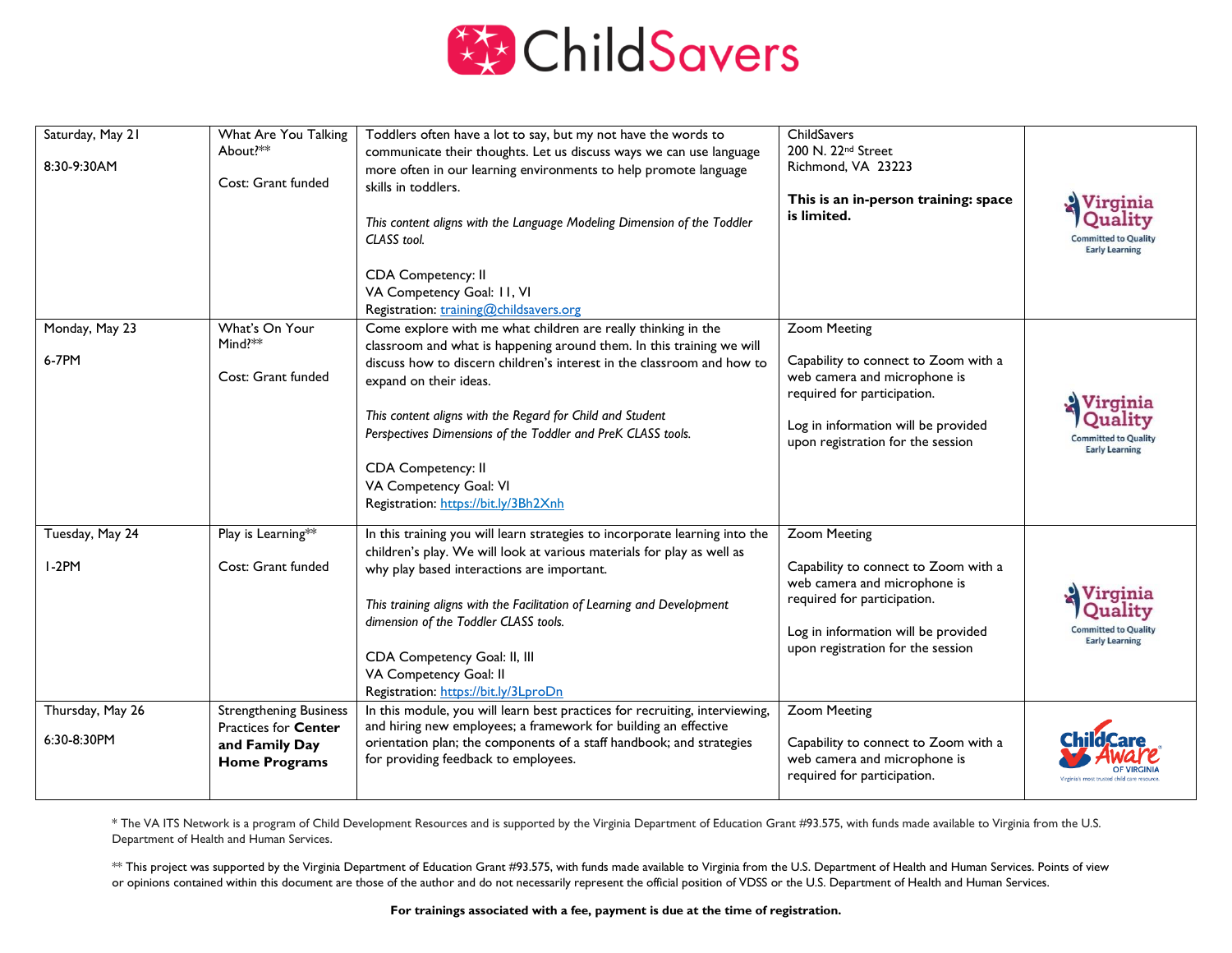

|                                        | Module IV: Retaining<br>and Recruiting Staff<br>Cost: Grant funded | The person conducting the training is an Impact Registry Trainer (IRT).<br>The target audience for this training is childcare providers with<br>administrative responsibility who support or have some responsibility<br>for staff within the program.<br>CDA Competency: V<br>VA Competency: VII<br>Registration: www.vachildcare.com, choose Training Calendar, then<br><b>Online Trainings</b> | Log in information will be provided<br>upon registration for the session                            |                                  |
|----------------------------------------|--------------------------------------------------------------------|---------------------------------------------------------------------------------------------------------------------------------------------------------------------------------------------------------------------------------------------------------------------------------------------------------------------------------------------------------------------------------------------------|-----------------------------------------------------------------------------------------------------|----------------------------------|
| Tuesday, May 31                        | Let's Do a Pulse                                                   | Come explore this interactive training on how to make your                                                                                                                                                                                                                                                                                                                                        | <b>Zoom Meeting</b>                                                                                 |                                  |
|                                        | Check**                                                            | classroom warm and inviting for you and the children you serve. In this                                                                                                                                                                                                                                                                                                                           |                                                                                                     |                                  |
| 6-7PM                                  | Cost: Grant funded                                                 | training, you will walk away feeling more comfortable providing warm,<br>supportive relationships in your classrooms.                                                                                                                                                                                                                                                                             | Capability to connect to Zoom with a<br>web camera and microphone is<br>required for participation. | Virginia                         |
|                                        |                                                                    | This content aligns with the indicators of the Positive Climate Dimension of<br>the Pre-K CLASS tool.                                                                                                                                                                                                                                                                                             | Log in information will be provided<br>upon registration for the session                            | Quality<br><b>Early Learning</b> |
|                                        |                                                                    | CDA Competency Goal: VI                                                                                                                                                                                                                                                                                                                                                                           |                                                                                                     |                                  |
|                                        |                                                                    | VA Competency Goal: VI                                                                                                                                                                                                                                                                                                                                                                            |                                                                                                     |                                  |
|                                        |                                                                    | Registration: https://bit.ly/3LpNkyl                                                                                                                                                                                                                                                                                                                                                              |                                                                                                     |                                  |
| Thursday, June 2                       | <b>Especially for Early</b>                                        | Join your Central Virginia Technical Assistance specialists for an open                                                                                                                                                                                                                                                                                                                           | <b>Zoom Meeting</b>                                                                                 |                                  |
| 7-8PM                                  | <b>Childhood Teachers</b>                                          | discussion about your challenges and successes of being an early                                                                                                                                                                                                                                                                                                                                  | Capability to connect to Zoom with a                                                                |                                  |
|                                        | Cost: Grant funded                                                 | childhood educator. The participants will create the agenda. Resources<br>will be offered, along with a listening ear. Be prepared to share and                                                                                                                                                                                                                                                   | web camera and microphone is                                                                        | <b>B</b> Child Savers            |
|                                        |                                                                    | support in a respectful forum. A certificate will be issued after                                                                                                                                                                                                                                                                                                                                 | required for participation.                                                                         |                                  |
|                                        |                                                                    | completion of an assignment.                                                                                                                                                                                                                                                                                                                                                                      | Log in information will be provided                                                                 |                                  |
|                                        |                                                                    | Registration: pkoon@childsavers.org                                                                                                                                                                                                                                                                                                                                                               | upon registration for the session                                                                   |                                  |
| Thursday, June 2                       | Successful Learning                                                | This workshop will help teachers organize and use relationships, the                                                                                                                                                                                                                                                                                                                              | <b>Zoom Meeting</b>                                                                                 |                                  |
| 7-8PM                                  | <b>Environments</b><br>(CDA Chapter 3/                             | physical space, materials, the daily schedule, and routines to create a<br>secure, interesting, and enjoyable environment that promotes                                                                                                                                                                                                                                                           | Capacity to connect to Zoom with a                                                                  |                                  |
|                                        | <b>CDA Cohort 2)</b>                                               | engagement, play, exploration, and learning of all children.                                                                                                                                                                                                                                                                                                                                      | web camera and microphone is                                                                        |                                  |
| Make-up date for Cohort 2              |                                                                    |                                                                                                                                                                                                                                                                                                                                                                                                   | required for participation.                                                                         | <b>B</b> Child Savers            |
| students: Thursday, June 16<br>$7-8PM$ | Cost: \$20                                                         | CDA Competency Goal: I                                                                                                                                                                                                                                                                                                                                                                            | Log in information will be provided                                                                 |                                  |
|                                        |                                                                    | VA Competency Goal: I<br>Registration: kgarofalo@childsavers.org                                                                                                                                                                                                                                                                                                                                  | prior to date of session                                                                            |                                  |
|                                        |                                                                    |                                                                                                                                                                                                                                                                                                                                                                                                   |                                                                                                     |                                  |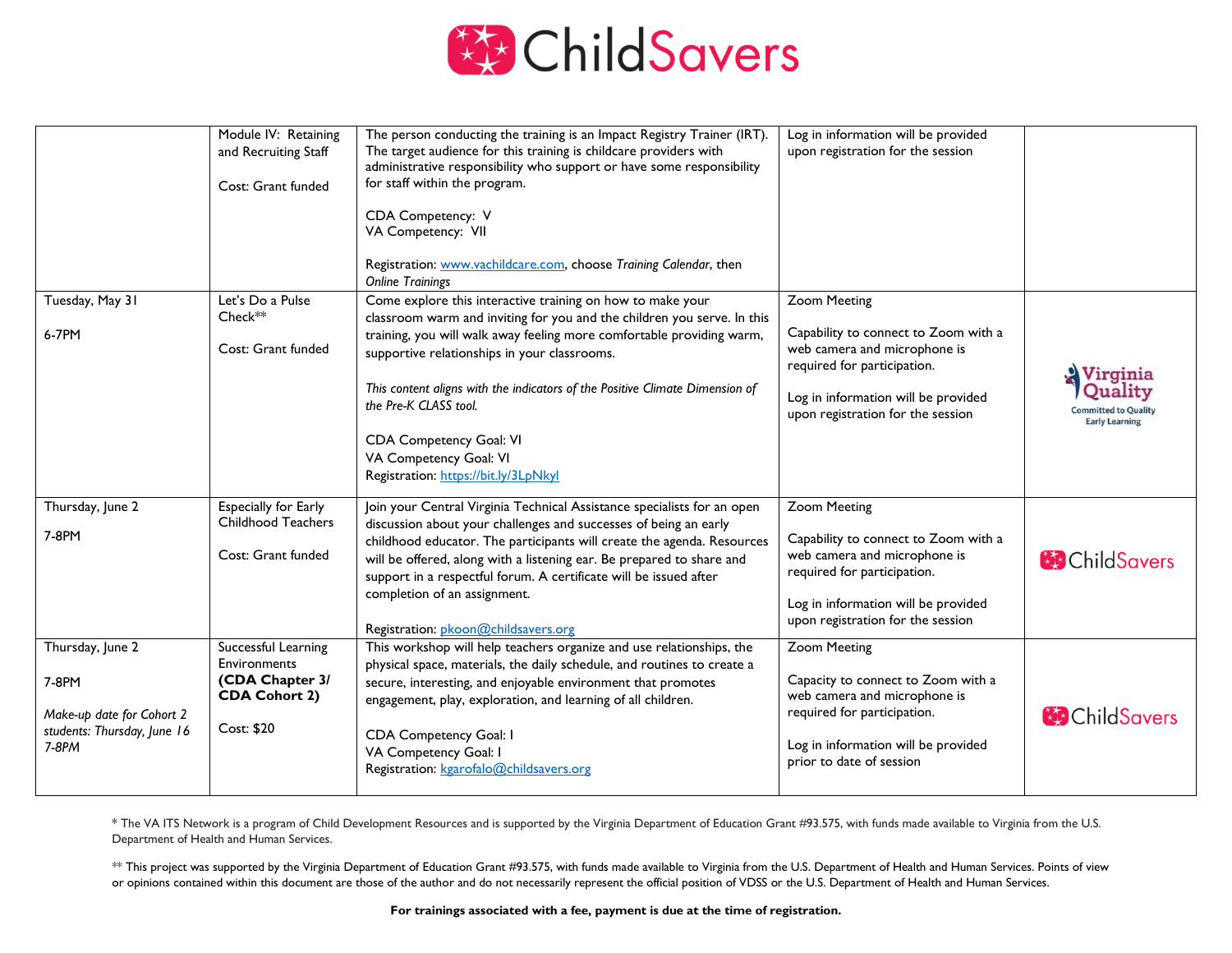

|                                 |                                                                                          | For trainings associated with a fee, payment is due at the<br>time of registration.                                                                                                                                                                                                                                                                                                                                                                                                                |                                                                                                                                                                                                        |                                                                             |
|---------------------------------|------------------------------------------------------------------------------------------|----------------------------------------------------------------------------------------------------------------------------------------------------------------------------------------------------------------------------------------------------------------------------------------------------------------------------------------------------------------------------------------------------------------------------------------------------------------------------------------------------|--------------------------------------------------------------------------------------------------------------------------------------------------------------------------------------------------------|-----------------------------------------------------------------------------|
| Tuesday, June 7<br>6-7PM        | What Are You Talking<br>About?**<br>Cost: Grant funded                                   | Toddlers often have a lot to say but my not have the words to<br>communicate their thoughts. Let us discuss ways we can use language<br>more often in our learning environments to help promote language<br>skills in toddlers.<br>This content aligns with the Language Modeling Dimension of the Toddler<br>CLASS tool.<br>CDA Competency: II<br>VA Competency Goal: II, VI<br>Registration: https://bit.ly/3oKPCOP                                                                              | <b>Zoom Meeting</b><br>Capability to connect to Zoom with a<br>web camera and microphone is<br>required for participation.<br>Log in information will be provided<br>upon registration for the session | Virginia<br>Ouality<br><b>Committed to Quality</b><br><b>Early Learning</b> |
| Tuesday, June 7<br>6:30-8:30PM  | Program Subsidy<br>Orientation<br>Cost: Grant funded                                     | This orientation session is recommended for individuals/programs<br>interested in the VDSS Subsidy Vendor Program to learn about the<br>application process, all program requirements, and resources available<br>to assist you, such as Child Care Aware of Virginia's technical<br>assistance and training programs, in collaboration with the Virginia<br>Department of Social Services (VDSS).<br>Registration: www.vachildcare.com, choose Training Calendar, then<br><b>Online Trainings</b> | <b>Zoom Meeting</b><br>Capability to connect to Zoom with a<br>web camera and microphone is<br>required for participation.<br>Log in information will be provided<br>upon registration for the session |                                                                             |
| Thursday, June 8<br>6:30-7:30PM | <b>Feedback Fuels</b><br>Learning**<br>Cost: Grant funded                                | Feedback is helpful to learning. In this training session, we will discuss<br>why giving and receiving feedback is important and how to give<br>children feedback in a way that helps them learn.<br>This content aligns with the Quality of Feedback Dimensions of the Toddler<br>and PreK CLASS tools.<br>CDA Competency Goal: II<br>VA Competency Goal: II, VI<br>Registration: https://bit.ly/3HKMs52                                                                                          | <b>Zoom Meeting</b><br>Capability to connect to Zoom with a<br>web camera and microphone is<br>required for participation.<br>Log in information will be provided<br>upon registration for the session | Virginia<br>nitted to Qualit<br><b>Early Learning</b>                       |
| Saturday, June 11<br>11-12:30PM | <b>Immunity Boosting</b><br>Foods: How to Use<br>Them in Everyday<br>Meals<br>Cost: \$25 | This training we will explore foods that will give our immune systems a<br>boost and discus how to add them in our everyday meals.<br>CDA Competency Goal: II<br>VA Competency Goal: III<br>Registration: training@childsavers.org                                                                                                                                                                                                                                                                 | <b>Zoom Meeting</b><br>Capacity to connect to Zoom with a<br>web camera and microphone is<br>required for participation.                                                                               | <b>ChildSavers</b>                                                          |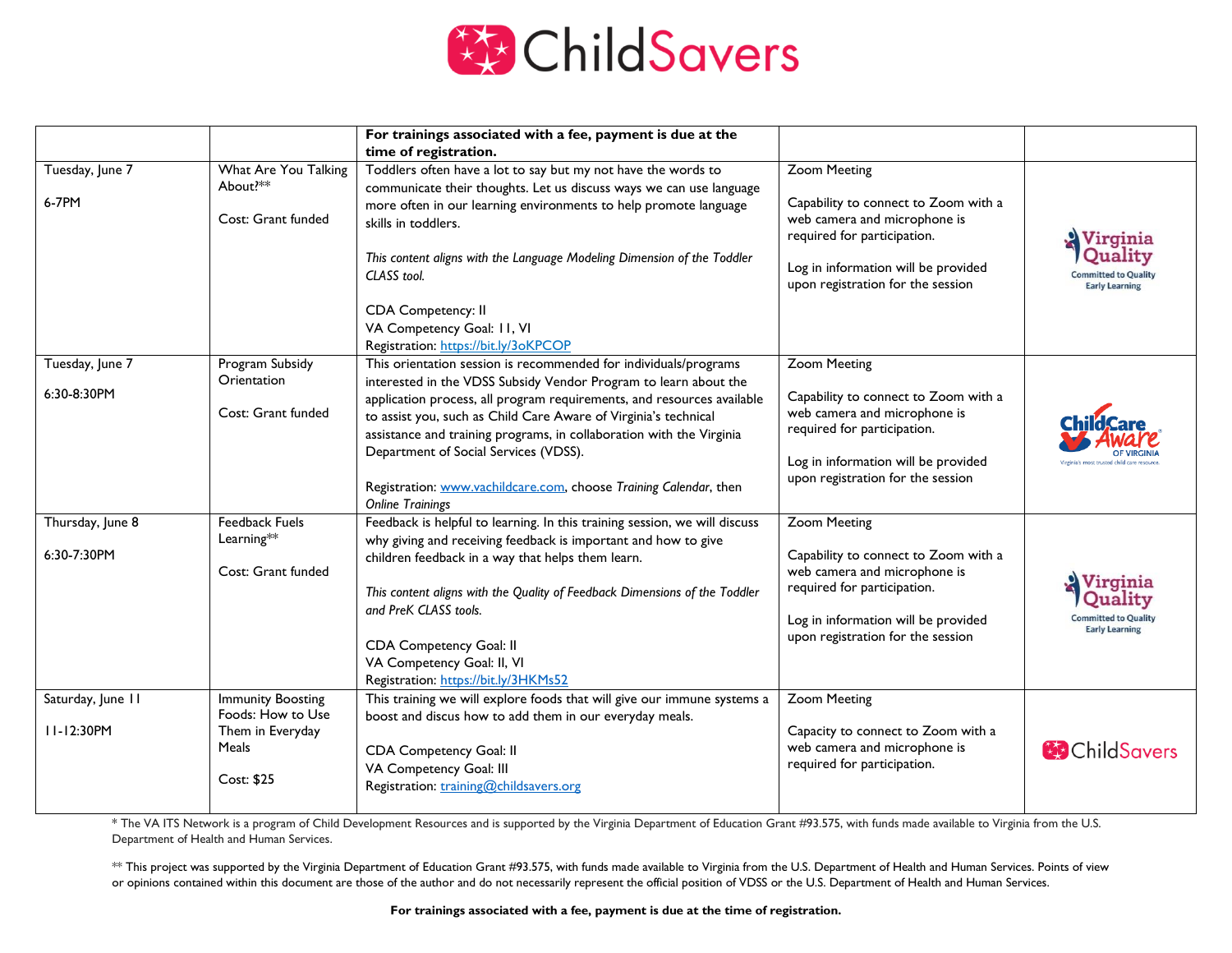

|                             |                                | For trainings associated with a fee, payment is due at the                                                                                        | Log in information will be provided                                |                             |
|-----------------------------|--------------------------------|---------------------------------------------------------------------------------------------------------------------------------------------------|--------------------------------------------------------------------|-----------------------------|
|                             |                                | time of registration.                                                                                                                             | prior to date of session                                           |                             |
| Monday, June 13             | Preschool                      | Learn about the observation component of the Preschool                                                                                            | <b>Zoom Meeting</b>                                                |                             |
|                             | Development Grant              | Development Grant (PDG). Participants will gain better understanding                                                                              |                                                                    |                             |
| 6-7PM                       | <b>Foundational Training</b>   | of the observation process, learn about the observation tool, and hear                                                                            | Capacity to connect to Zoom with a<br>web camera and microphone is |                             |
|                             | Cost: Grant funded             | about the coaching model for professional development.                                                                                            | required for participation.                                        | MART                        |
|                             |                                |                                                                                                                                                   |                                                                    | EGINNINGS                   |
|                             |                                | CDA Competency Goal: III<br>VA Competency Goal: III                                                                                               | Log in information will be provided                                |                             |
|                             |                                | Registration: https://bit.ly/3 pseye or training@childsavers.org                                                                                  | prior to date of session                                           |                             |
| Tuesday, June 14            | Communication and              | This workshop will help teachers learn to use a variety of                                                                                        | <b>Zoom Meeting</b>                                                |                             |
|                             | Language                       | developmentally appropriate learning experiences and teaching                                                                                     |                                                                    |                             |
| 7-8PM                       | Development (CDA               | strategies to promote children's language and early literacy and help                                                                             | Capacity to connect to Zoom with a                                 |                             |
| Make-up date for Cohort I   | Chapter 6/ CDA<br>Cohort I)    | them to communicate their thoughts verbally and nonverbally.                                                                                      | web camera and microphone is                                       |                             |
| students: Thursday, June 23 |                                |                                                                                                                                                   | required for participation.                                        |                             |
| $7-8PM$                     |                                | This content aligns with the Early Language Support Dimension of the Infant                                                                       | Log in information will be provided                                |                             |
|                             |                                | CLASS tool and the Language Modeling Dimensions of the Toddler and PreK<br>CLASS tools.                                                           | prior to date of session                                           | <b>ChildSavers</b>          |
|                             |                                |                                                                                                                                                   |                                                                    |                             |
|                             |                                | CDA Competency: II                                                                                                                                |                                                                    |                             |
|                             |                                | VA Competency: IV                                                                                                                                 |                                                                    |                             |
|                             |                                | Registration: kgarofalo@childsavers.org                                                                                                           |                                                                    |                             |
|                             |                                |                                                                                                                                                   |                                                                    |                             |
|                             |                                | For trainings associated with a fee, payment is due at the                                                                                        |                                                                    |                             |
|                             |                                | time of registration.                                                                                                                             |                                                                    |                             |
| Wednesday, June 15          | Infant Social and<br>Emotional | We have all heard someone say, if you keep picking the baby up every                                                                              | <b>Zoom Meeting</b>                                                |                             |
| $I-2PM$                     | Development: Can               | time she cries, you are going to spoil her. But the real question is: Can you<br>spoil an infant? What happens to our children when we respond to | Capability to connect to Zoom with a                               |                             |
|                             | You "Spoil" an                 | their needs immediately and what happens when we delay our                                                                                        | web camera and microphone is                                       |                             |
| Infant?**                   |                                | responses? During this training we will address all these questions and                                                                           | required for participation.                                        |                             |
|                             |                                | many more. We will work collaboratively by sharing our experiences                                                                                |                                                                    |                             |
|                             | Cost: Grant funded             | and by diving into the social and emotional development of the infant                                                                             | Log in information will be provided                                | Virginia<br>Quality         |
|                             |                                | and how we can best support them as caregivers.                                                                                                   | upon registration for the session                                  | <b>Committed to Quality</b> |
|                             |                                |                                                                                                                                                   |                                                                    | <b>Early Learning</b>       |
|                             |                                | This content aligns with the Teacher Sensitivity Dimension of the Infant                                                                          |                                                                    |                             |
|                             |                                | CLASS tool.                                                                                                                                       |                                                                    |                             |
|                             |                                | CDA Competency Goal: II, III, IV                                                                                                                  |                                                                    |                             |
|                             |                                | VA Competency Goal: II, VI                                                                                                                        |                                                                    |                             |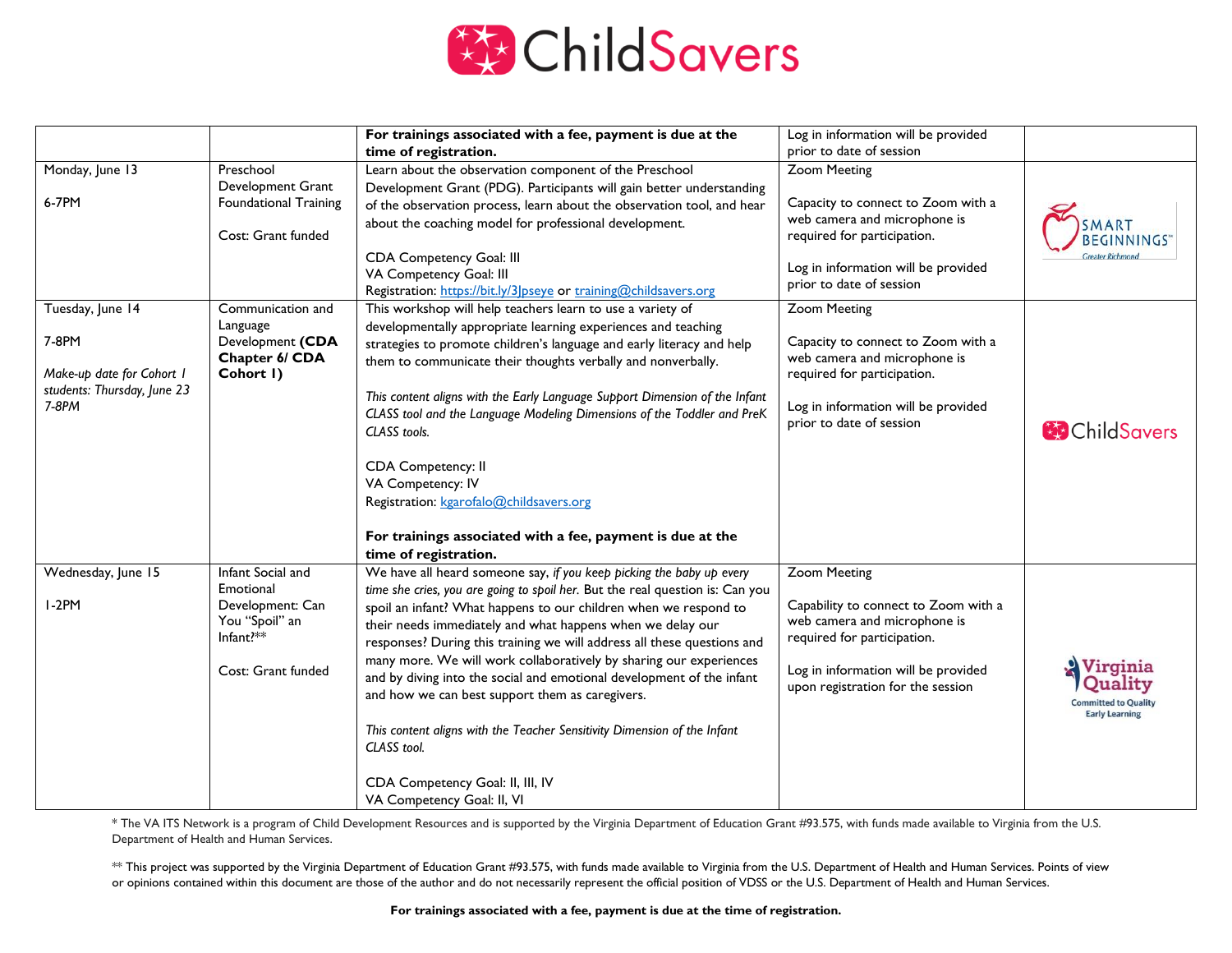

|                                  |                                                            | Registration: https://bit.ly/3GOgK5q                                                                                                                                                                                                                                                                                                                                                                                                                                                               |                                                                                                                                                                                                        |                                                                             |
|----------------------------------|------------------------------------------------------------|----------------------------------------------------------------------------------------------------------------------------------------------------------------------------------------------------------------------------------------------------------------------------------------------------------------------------------------------------------------------------------------------------------------------------------------------------------------------------------------------------|--------------------------------------------------------------------------------------------------------------------------------------------------------------------------------------------------------|-----------------------------------------------------------------------------|
| Saturday, June 18<br>8:30-9:30AM | Talk, Talk, Talk, and<br>More Talk**<br>Cost: Grant funded | Let your voice be heard! That is, let us use language to model these<br>important concepts for children:<br>Model exactly<br>Break it down<br>2.<br>3.<br>Build it up<br>This content aligns with the Language Modeling Dimension of the<br>of the Pre-K CLASS tool.<br>CDA Competency Goal: VI<br>VA Competency Goal: VI<br>Registration: training@childsavers.org                                                                                                                                | ChildSavers<br>200 N. 22 <sup>nd</sup> Street<br>Richmond, VA 23223<br>This is an in-person training: space<br>is limited.                                                                             | Virginia<br>Juality<br><b>Committed to Quality</b><br><b>Early Learning</b> |
| Tuesday, June 21<br>12-2PM       | Program Subsidy<br>Orientation<br>Cost: Grant funded       | This orientation session is recommended for individuals/programs<br>interested in the VDSS Subsidy Vendor Program to learn about the<br>application process, all program requirements, and resources available<br>to assist you, such as Child Care Aware of Virginia's technical<br>assistance and training programs, in collaboration with the Virginia<br>Department of Social Services (VDSS).<br>Registration: www.vachildcare.com, choose Training Calendar, then<br><b>Online Trainings</b> | <b>Zoom Meeting</b><br>Capability to connect to Zoom with a<br>web camera and microphone is<br>required for participation.<br>Log in information will be provided<br>upon registration for the session |                                                                             |
| Tuesday, June 21<br>6-7PM        | Let's Do a Pulse<br>Check**<br>Cost: Grant funded          | Come explore this interactive training on how to make your<br>classroom warm and inviting for you and the children you serve. In this<br>training, you will walk away feeling more comfortable providing warm,<br>supportive relationships in your classrooms.<br>This content aligns with the indicators of the Positive Climate Dimension of<br>the Pre-K CLASS tool.<br>CDA Competency Goal: VI<br>VA Competency Goal: VI<br>Registration: https://bit.ly/34N vll                               | <b>Zoom Meeting</b><br>Capability to connect to Zoom with a<br>web camera and microphone is<br>required for participation.<br>Log in information will be provided<br>upon registration for the session | Virginia<br>Juality<br><b>Committed to Quality</b><br><b>Early Learning</b> |